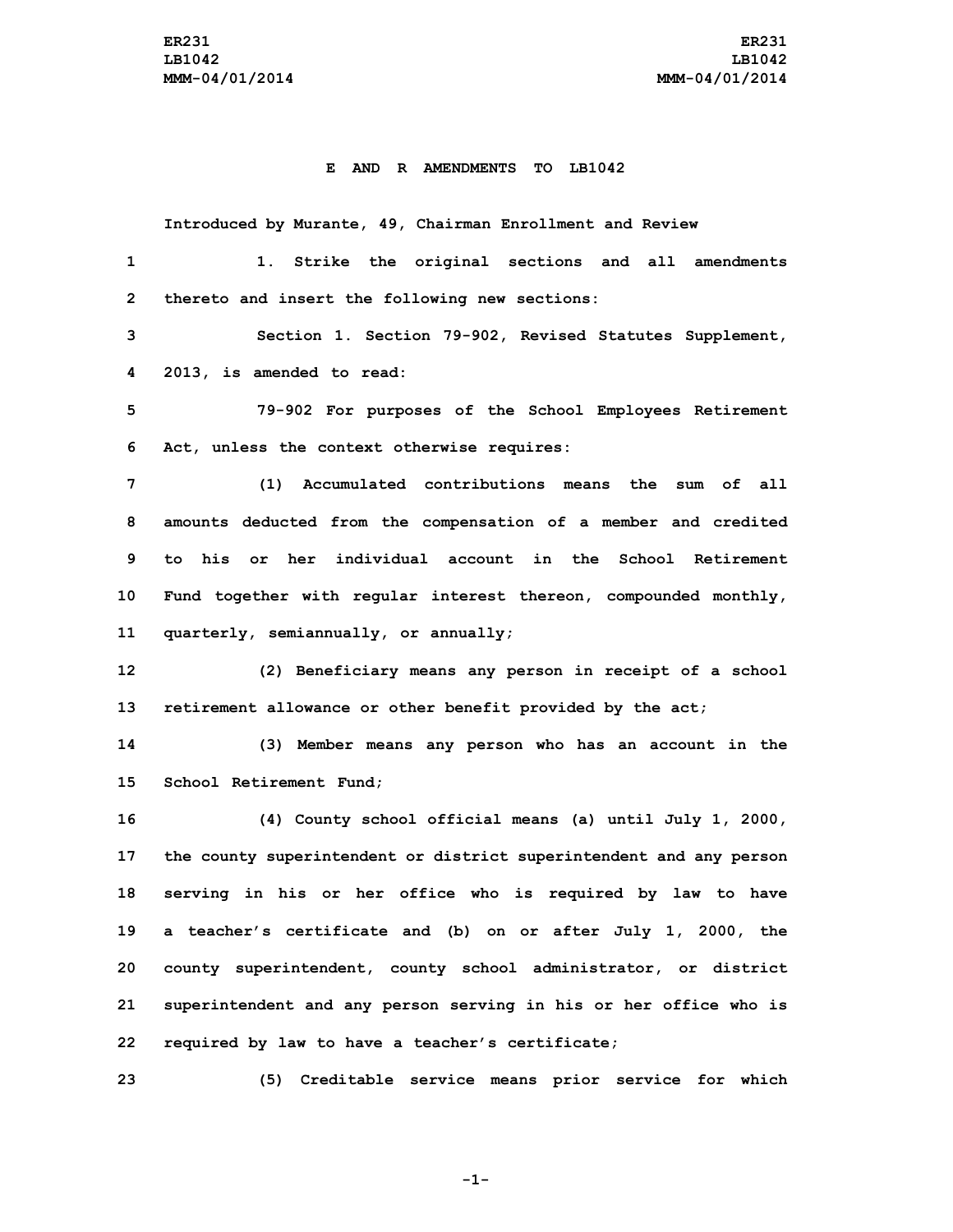**credit is granted under sections 79-926 to 79-929, service credit purchased under sections 79-933.03 to 79-933.06 and 79-933.08, and all service rendered while <sup>a</sup> contributing member of the retirement system. Creditable service includes working days, sick days, vacation days, holidays, and any other leave days for which the employee is paid regular wages as part of the employee's agreement with the employer. Creditable service does not include lump-sum payments to the employee upon termination or retirement in lieu of accrued benefits for such days, eligibility and vesting credit, nor service years for which member contributions are withdrawn and not repaid. Creditable service also does not include service rendered by <sup>a</sup> member for which the retirement board determines that the member was paid less in compensation than the minimum wage as provided in the Wage and Hour Act or service which the board determines was rendered with the intent to defraud the retirement system;**

**17 (6) Disability retirement allowance means the annuity 18 paid to <sup>a</sup> person upon retirement for disability under section 19 79-952;**

 **(7) Employer means the State of Nebraska or any subdivision thereof or agency of the state or subdivision authorized by law to hire school employees or to pay their compensation;**

**24 (8) Fiscal year means any year beginning July 1 and 25 ending June 30 next following;**

**26 (9) Regular interest means interest fixed at <sup>a</sup> rate equal 27 to the daily treasury yield curve for one-year treasury securities,**

**-2-**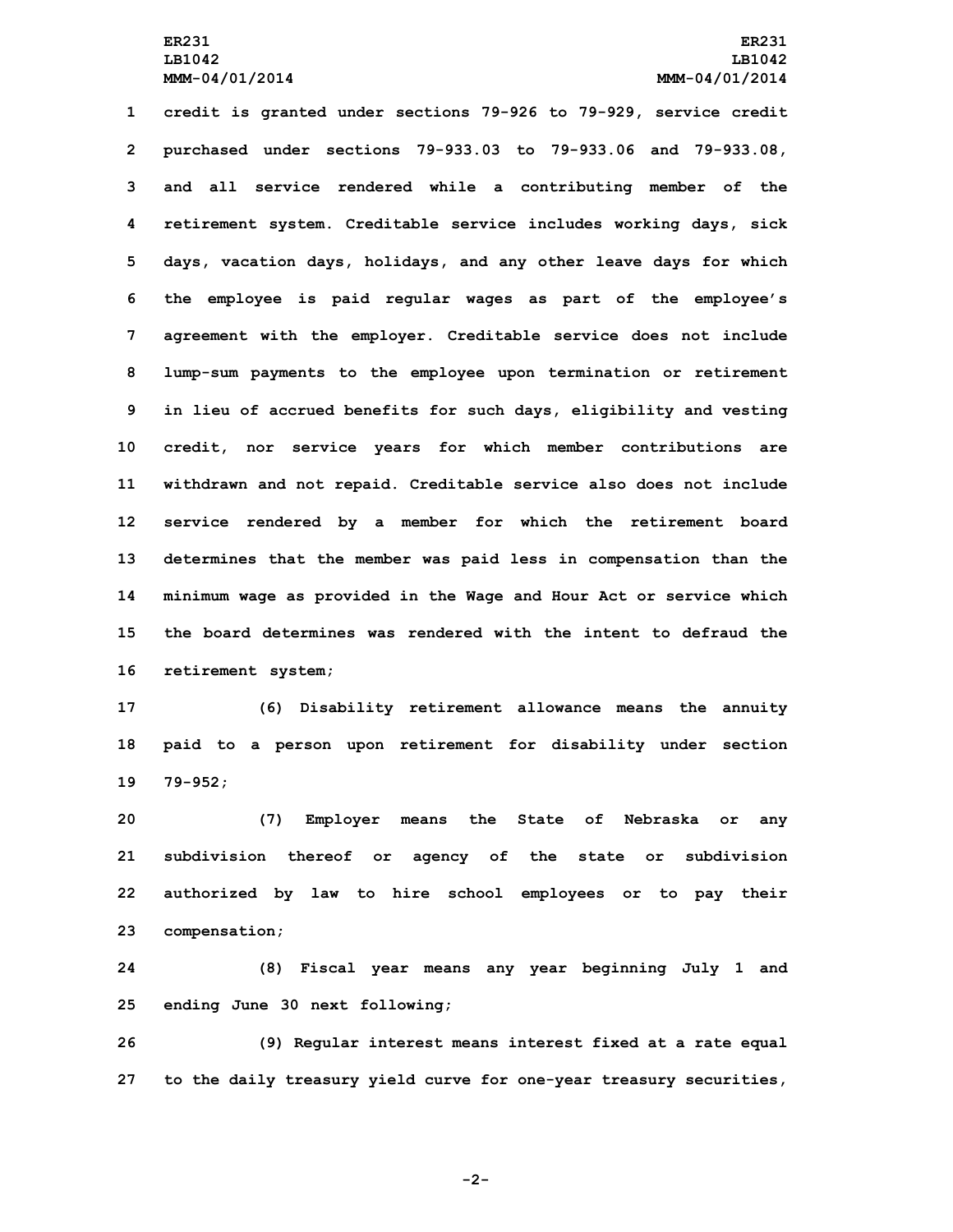**1 as published by the Secretary of the Treasury of the United States, 2 that applies on July 1 of each year, which may be credited monthly, 3 quarterly, semiannually, or annually as the board may direct;**

 **(10) School employee means <sup>a</sup> contributing member who earns service credit pursuant to section 79-927. For purposes of this section, contributing member means the following persons who receive compensation from <sup>a</sup> public school: (a) Regular employees; (b) regular employees having retired pursuant to the School Employees Retirement Act who subsequently provide compensated service on <sup>a</sup> regular basis in any capacity; and (c) regular employees hired by <sup>a</sup> public school on an ongoing basis to assume the duties of other regular employees who are temporarily absent. Substitute employees, temporary employees, and employees who have not attained the age of eighteen years shall not be considered school employees;**

**16 (11) Prior service means service rendered as <sup>a</sup> school 17 employee in the public schools of the State of Nebraska prior to 18 July 1, 1945;**

 **(12) Public school means any and all schools offering instruction in elementary or high school grades, as defined in section 79-101, which schools are supported by public funds and are wholly under the control and management of the State of Nebraska or any subdivision thereof, including (a) schools or other entities established, maintained, and controlled by the school boards of local school districts, except Class <sup>V</sup> school districts, (b) any educational service unit, and (c) any other educational institution wholly supported by public funds, except schools under the control**

**-3-**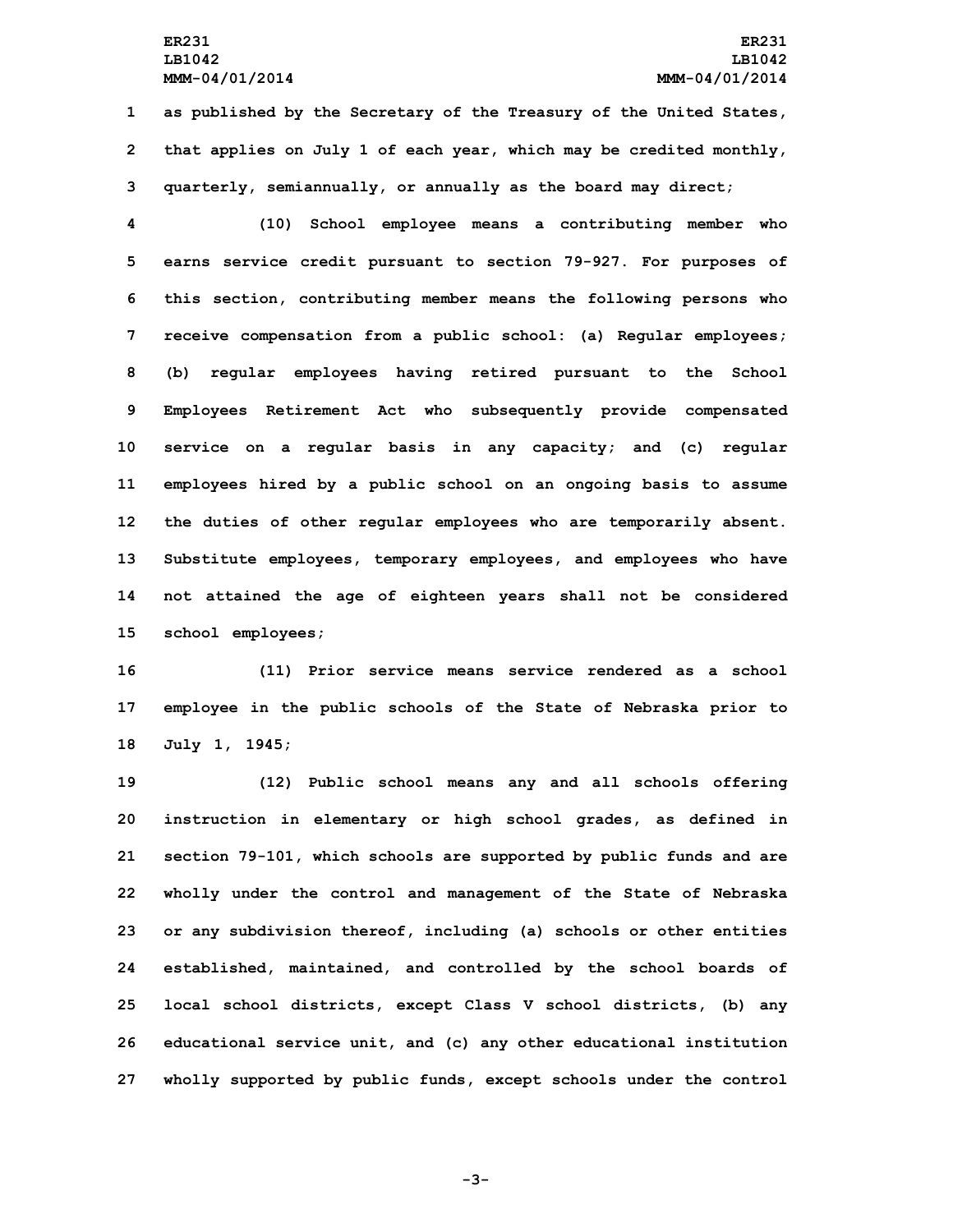**and management of the Board of Trustees of the Nebraska State Colleges, the Board of Regents of the University of Nebraska, or the community college boards of governors for any community college 4 areas;**

**5 (13) Retirement means qualifying for and accepting <sup>a</sup> 6 school or disability retirement allowance granted under the School 7 Employees Retirement Act;**

**8 (14) Retirement board or board means the Public Employees 9 Retirement Board;**

**10 (15) Retirement system means the School Employees 11 Retirement System of the State of Nebraska;**

**12 (16) Required deposit means the deduction from <sup>a</sup> member's 13 compensation as provided for in section 79-958 which shall be 14 deposited in the School Retirement Fund;**

 **(17) School year means one fiscal year which includes not less than one thousand instructional hours or, in the case of service in the State of Nebraska prior to July 1, 1945, not less than seventy-five percent of the then legal school year;**

 **(18) Service means employment as <sup>a</sup> school employee and shall not be deemed interrupted by (a) termination at the end of the school year of the contract of employment of an employee in <sup>a</sup> public school if the employee enters into <sup>a</sup> contract of employment in any public school, except <sup>a</sup> school in <sup>a</sup> Class <sup>V</sup> school district, for the following school year, (b) temporary or seasonal suspension of service that does not terminate the employee's employment, (c) leave of absence authorized by the employer for <sup>a</sup> period not exceeding twelve months, (d) leave of absence because of**

**-4-**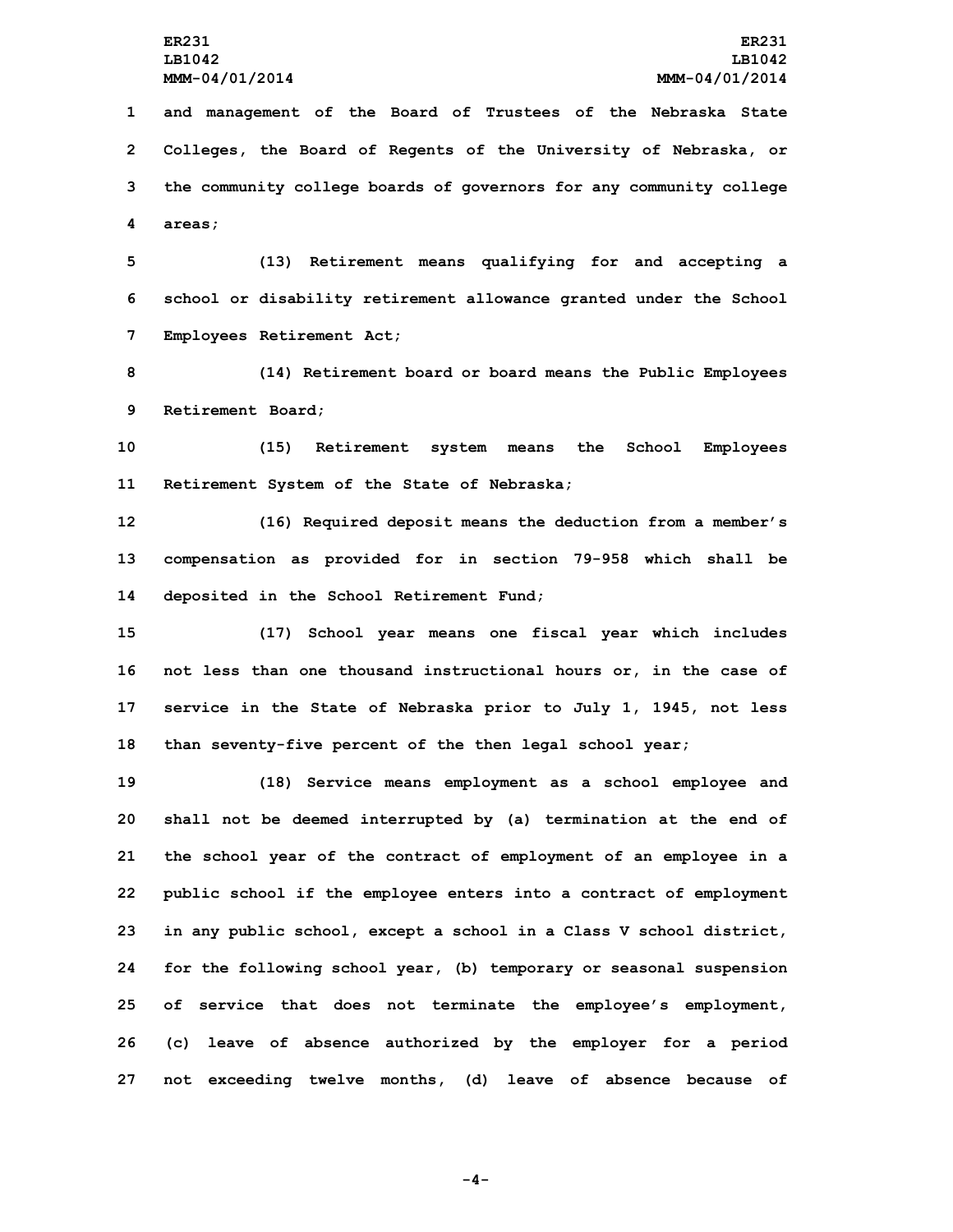**disability, or (e) military service when properly authorized by the retirement board. Service does not include any period of disability for which disability retirement benefits are received under sections 79-951 to 79-953;**

 **(19) School retirement allowance means the total of the savings annuity and the service annuity or formula annuity paid <sup>a</sup> person who has retired under sections 79-931 to 79-935. The monthly payments shall be payable at the end of each calendar month during the life of <sup>a</sup> retired member. The first payment shall include all amounts accrued since the effective date of the award of annuity. The last payment shall be at the end of the calendar month in which such member dies or in accordance with the payment option chosen by the member;**

**14 (20) Service annuity means payments for life, made in 15 equal monthly installments, derived from appropriations made by the 16 State of Nebraska to the retirement system;**

**17 (21) State deposit means the deposit by the state in the 18 retirement system on behalf of any member;**

 **(22) State school official means the Commissioner of Education and his or her professional staff who are required by law or by the State Department of Education to hold <sup>a</sup> certificate as such term is defined in section 79-807;**

**23 (23) Savings annuity means payments for life, made in 24 equal monthly payments, derived from the accumulated contributions 25 of <sup>a</sup> member;**

**26 (24) Emeritus member means <sup>a</sup> person (a) who has entered 27 retirement under the provisions of the act, including those persons**

**-5-**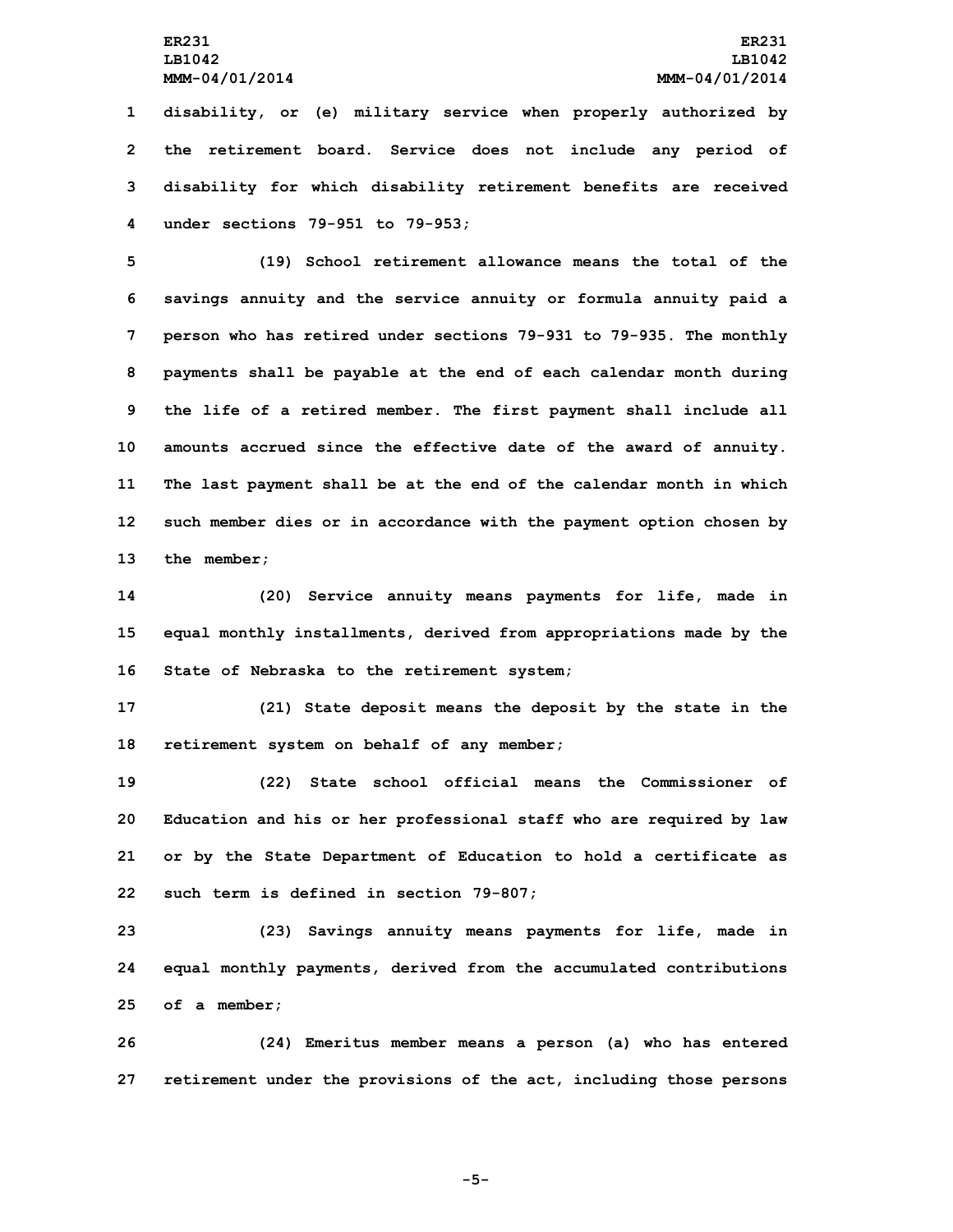**who have retired since July 1, 1945, under any other regularly established retirement or pension system as contemplated by section 79-916, (b) who has thereafter been reemployed in any capacity by <sup>a</sup> public school, <sup>a</sup> Class V school district, or <sup>a</sup> school under the control and management of the Board of Trustees of the Nebraska State Colleges, the Board of Regents of the University of Nebraska, or <sup>a</sup> community college board of governors or has become <sup>a</sup> state school official or county school official subsequent to such retirement, and (c) who has applied to the board for emeritus membership in the retirement system. The school district or agency shall certify to the retirement board on forms prescribed by the retirement board that the annuitant was reemployed, rendered <sup>a</sup> service, and was paid by the district or agency for such services;**

 **(25) Actuarial equivalent means the equality in value of the aggregate amounts expected to be received under different forms of payment. The determinations shall be based on the 1994 Group Annuity Mortality Table reflecting sex-distinct factors blended using twenty-five percent of the male table and seventy-five percent of the female table. An interest rate of eight percent per annum shall be reflected in making these determinations except when <sup>a</sup> lump-sum settlement is made to an estate. If the lump-sum settlement is made to an estate, the interest rate will be determined by the Moody's Triple <sup>A</sup> Bond Index as of the prior June 30, rounded to the next lower quarter percent;**

**25 (26) Retirement date means (a) if the member has 26 terminated employment, the first day of the month following the 27 date upon which <sup>a</sup> member's request for retirement is received on**

**-6-**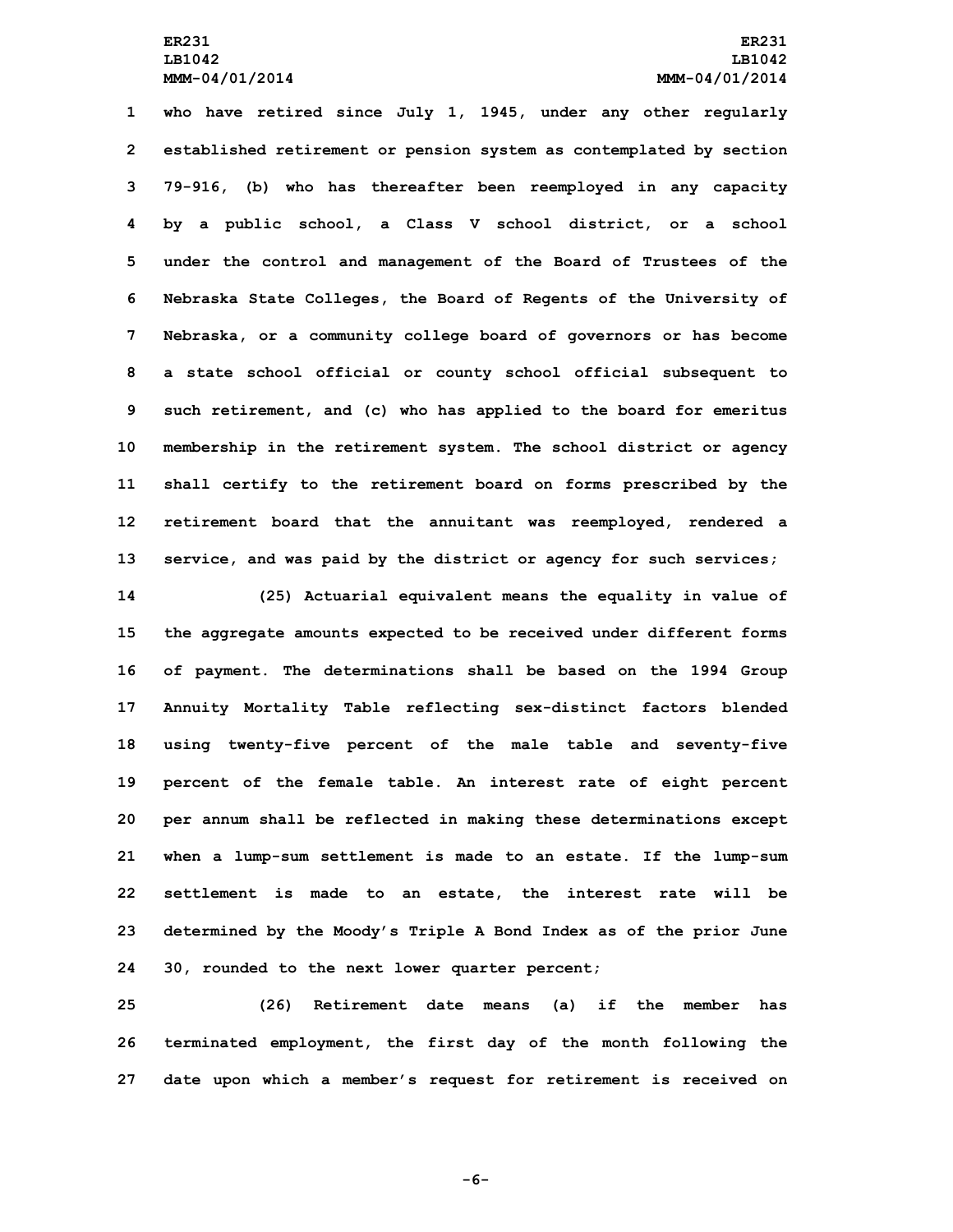**<sup>a</sup> retirement application provided by the retirement system or (b) if the member has filed <sup>a</sup> retirement application but has not yet terminated employment, the first day of the month following the date on which the member terminates employment. An application may be filed no more than one hundred twenty days prior to the effective date of the member's initial benefit;**

 **(27) Disability retirement date means the first day of the month following the date upon which <sup>a</sup> member's request for disability retirement is received on <sup>a</sup> retirement application provided by the retirement system if the member has terminated employment in the school system and has complied with sections 79-951 to 79-954 as such sections refer to disability retirement;**

**13 (28) Retirement application means the form approved and 14 provided by the retirement system for acceptance of <sup>a</sup> member's 15 request for either regular or disability retirement;**

 **(29) Eligibility and vesting credit means credit for years, or <sup>a</sup> fraction of <sup>a</sup> year, of participation in <sup>a</sup> Nebraska government plan for purposes of determining eligibility for benefits under the School Employees Retirement Act. Such credit shall not be included as years of creditable service in the benefit calculation;**

**22 (30)(a) Final average compensation means:**

**23 (i) Except as provided in subdivision (ii) of this 24 subdivision:**

**25 (A) The sum of the member's total compensation during the 26 three twelve-month periods of service as <sup>a</sup> school employee in which 27 such compensation was the greatest divided by thirty-six; or**

**-7-**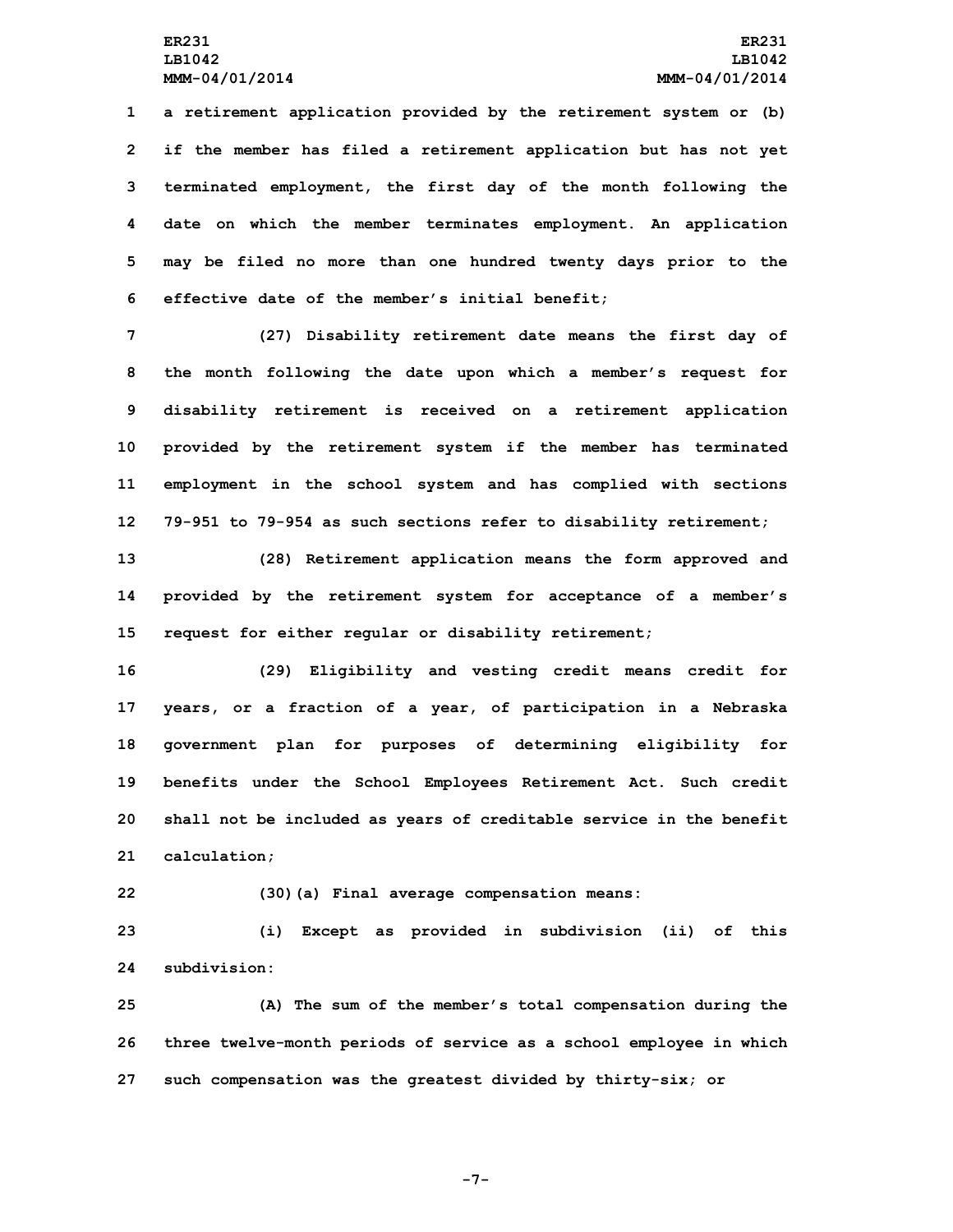**(B) If <sup>a</sup> member has such compensation for less than thirty-six months, the sum of the member's total compensation in all months divided by the total number of months of his or her creditable service therefor; and**

**5 (ii) For an employee who became <sup>a</sup> member on or after July 6 1, 2013:**

**7 (A) The sum of the member's total compensation during the 8 five twelve-month periods of service as <sup>a</sup> school employee in which 9 such compensation was the greatest divided by sixty; or**

 **(B) If <sup>a</sup> member has such compensation for less than sixty months, the sum of the member's total compensation in all months divided by the total number of months of his or her creditable service therefor.**

 **(b) Payments under the Retirement Incentive Plan pursuant to section 79-855 and Staff Development Assistance pursuant to section 79-856 shall not be included in the determination of final average compensation;**

**18 (31) Plan year means the twelve-month period beginning on 19 July 1 and ending on June 30 of the following year;**

**20 (32) Current benefit means the initial benefit increased 21 by all adjustments made pursuant to the School Employees Retirement 22 Act;**

**23 (33) Initial benefit means the retirement benefit 24 calculated at the time of retirement;**

**25 (34) Surviving spouse means (a) the spouse married to 26 the member on the date of the member's death or (b) the spouse 27 or former spouse of the member if survivorship rights are provided**

**-8-**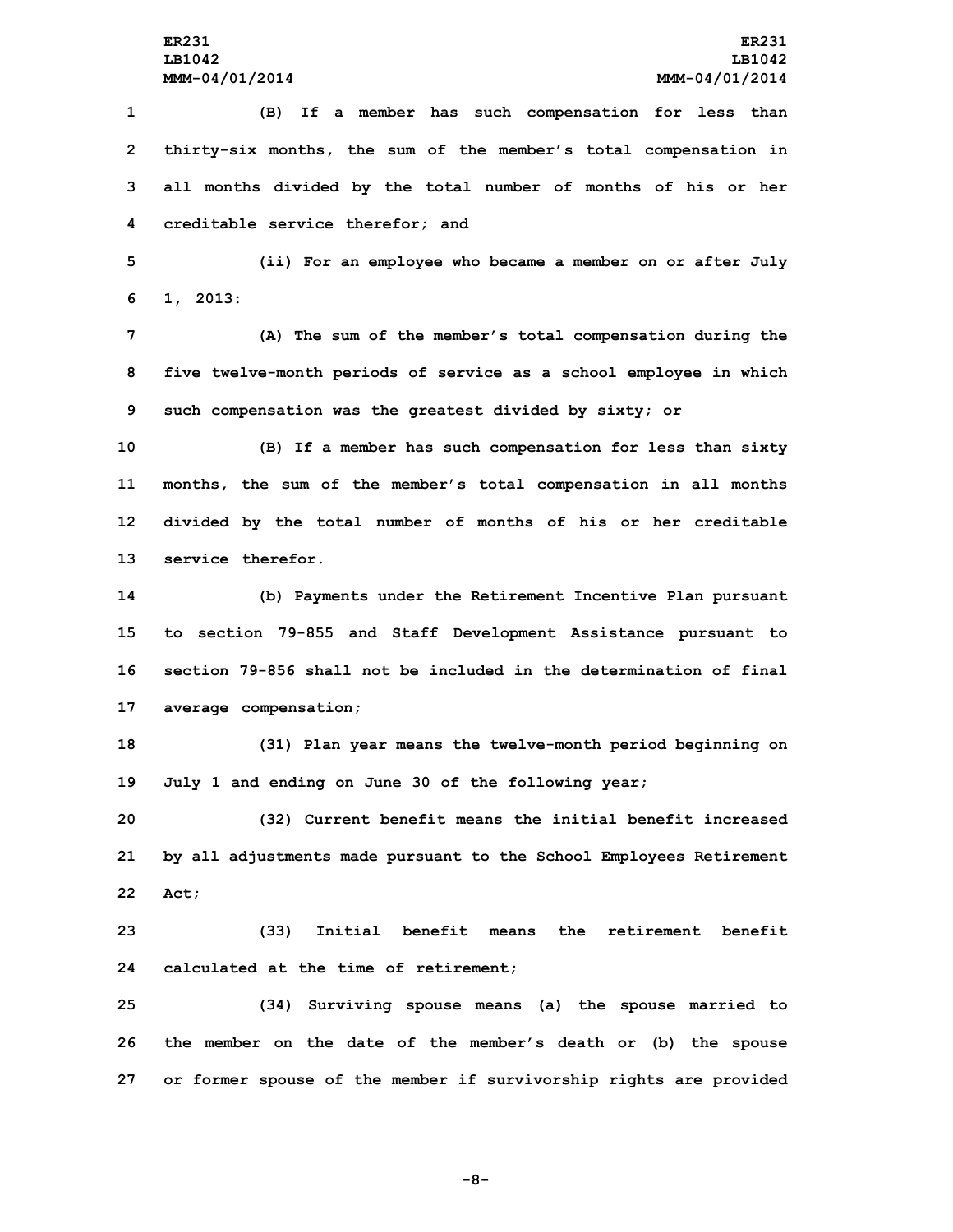**under <sup>a</sup> qualified domestic relations order filed with the board pursuant to the Spousal Pension Rights Act. The spouse or former spouse shall supersede the spouse married to the member on the date of the member's death as provided under <sup>a</sup> qualified domestic relations order. If the benefits payable to the spouse or former spouse under <sup>a</sup> qualified domestic relations order are less than the value of benefits entitled to the surviving spouse, the spouse married to the member on the date of the member's death shall be the surviving spouse for the balance of the benefits;**

 **(35)(a) Compensation means gross wages or salaries payable to the member for personal services performed during the plan year and includes (i) overtime pay, (ii) member retirement contributions, (iii) retroactive salary payments paid pursuant to court order, arbitration, or litigation and grievance settlements, and (iv) amounts contributed by the member to plans under sections 125, 403(b), and 457 of the Internal Revenue Code as defined in section 49-801.01 or any other section of the code which defers or excludes such amounts from income.**

 **(b) Compensation does not include (i) fraudulently obtained amounts as determined by the retirement board, (ii) amounts for unused sick leave or unused vacation leave converted to cash payments, (iii) insurance premiums converted into cash payments, (iv) reimbursement for expenses incurred, (v) fringe benefits, (vi) per diems paid as expenses, (vii) bonuses for services not actually rendered, including, but not limited to, early retirement inducements, cash awards, and severance pay, or (viii) beginning on September 4, 2005, employer contributions made**

**-9-**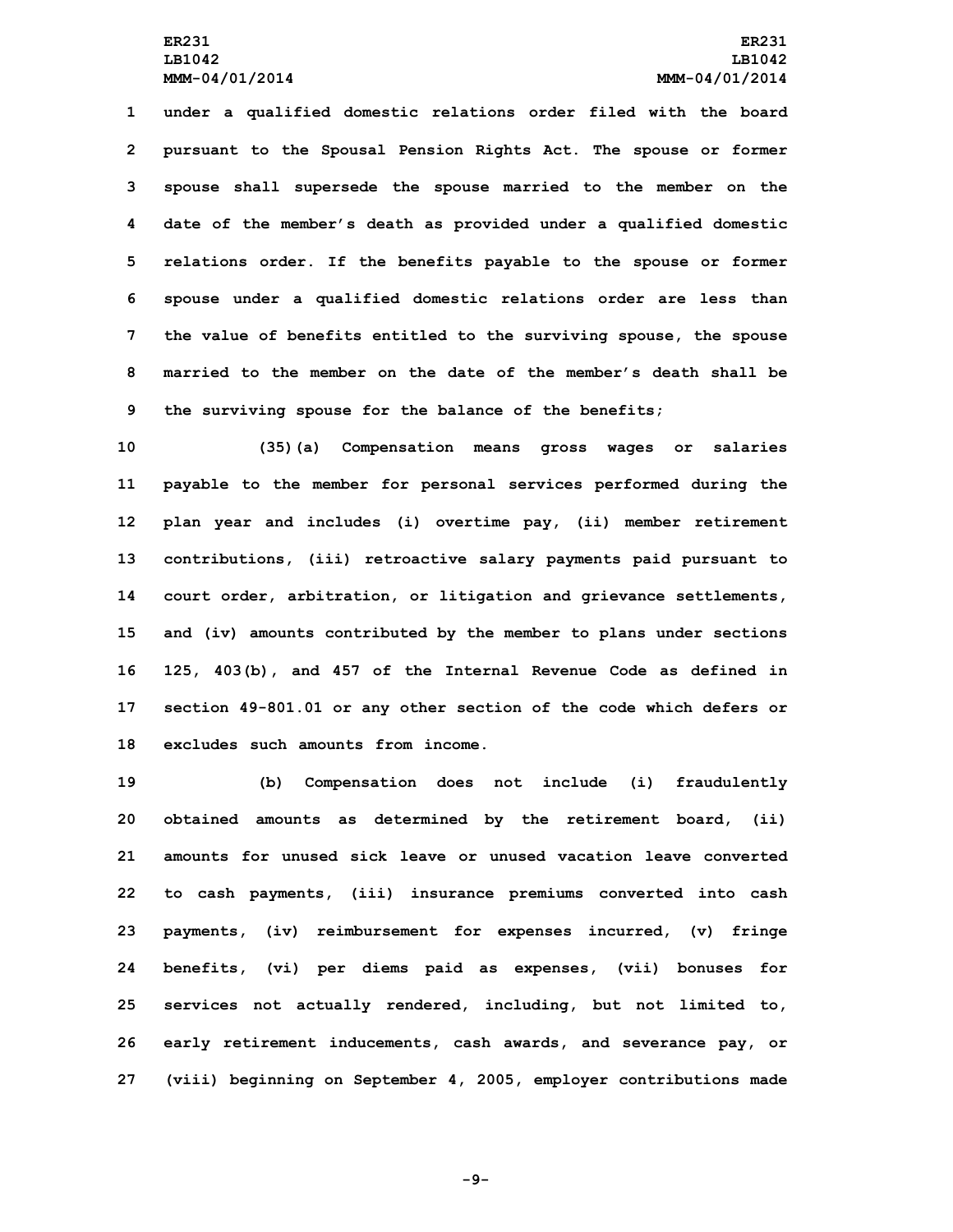**1 for the purposes of separation payments made at retirement and 2 early retirement inducements as provided for in section 79-514.**

 **(c) Compensation in excess of the limitations set forth in section 401(a)(17) of the Internal Revenue Code as defined in section 49-801.01 shall be disregarded. For an employee who was <sup>a</sup> member of the retirement system before the first plan year beginning after December 31, 1995, the limitation on compensation shall not be less than the amount which was allowed to be taken into account under the retirement system as in effect on July 1, 10 1993.**

 **(d)(i) For purposes of section 79-934, in the determination of compensation for members on or after July 1, 2005, that part of <sup>a</sup> member's compensation for the plan year which exceeds the member's compensation with the same employer for the preceding plan year by more than seven percent of the compensation base during the sixty months preceding the member's retirement shall be excluded unless (A) the member experienced <sup>a</sup> substantial change in employment position, (B) as verified by the school board, the excess compensation above seven percent occurred as the result of <sup>a</sup> collective-bargaining agreement between the employer and <sup>a</sup> recognized collective-bargaining unit or category of school employee, and the percentage increase in compensation above seven percent shall not be excluded for employees outside of <sup>a</sup> collective-bargaining unit or within the same category of school employee, or (C) the excess compensation occurred as the result of <sup>a</sup> districtwide permanent benefit change made by the employer for <sup>a</sup> category of school employee in accordance with subdivision**

**-10-**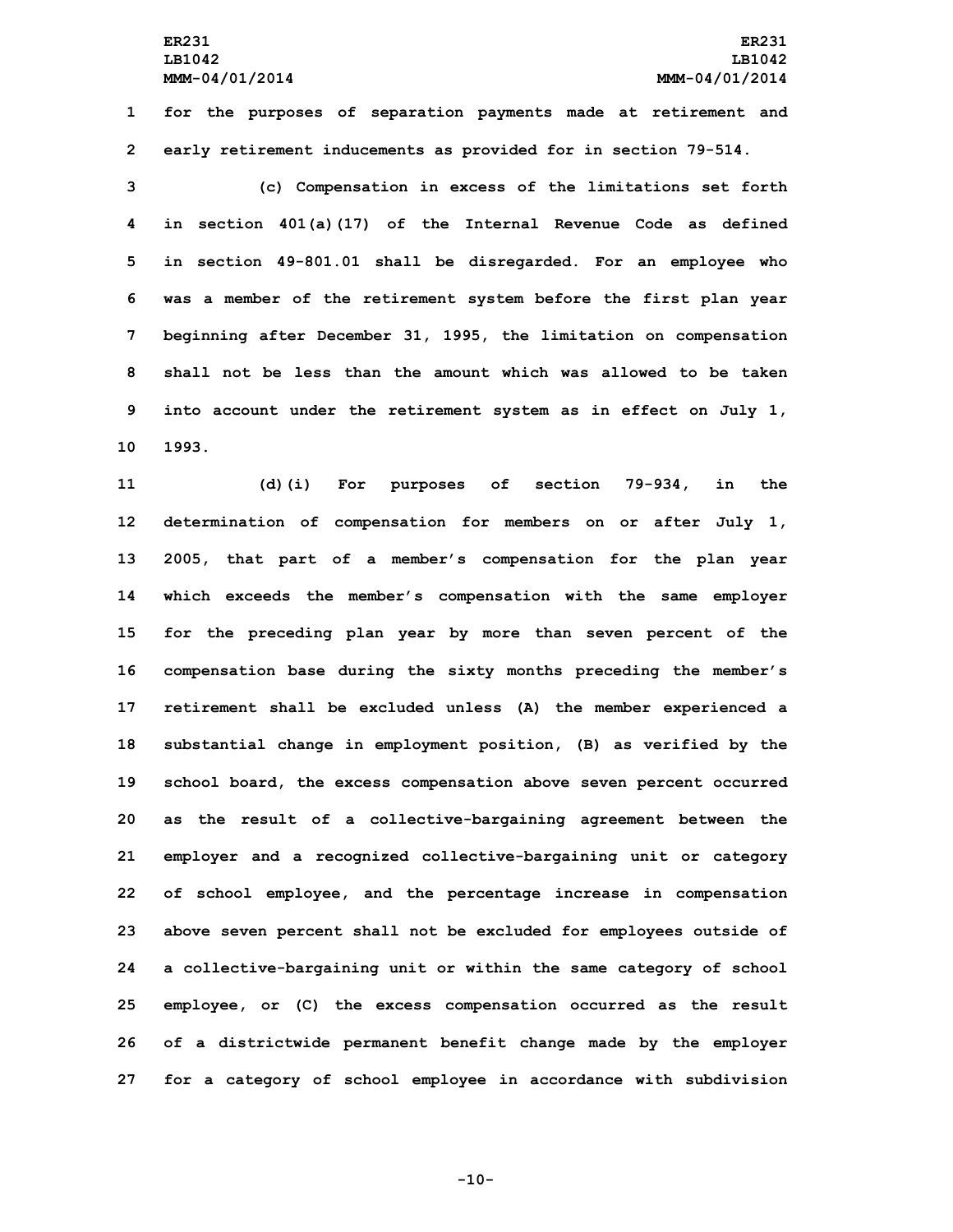**ER231 ER231 LB1042 LB1042 MMM-04/01/2014 MMM-04/01/2014**

**1 (35)(a)(iv) of this section.**

 **(ii) For purposes of subdivision (35)(d) of this section: (A) Category of school employee means either all employees of the employer who are administrators or certificated teachers, or all employees of the employer who are not administrators or certificated teachers, or both;**

 **(B) Compensation base means (I) for current members, employed with the same employer, the member's compensation for the plan year ending June 30, 2005, or (II) for members newly hired or hired by <sup>a</sup> separate employer on or after July 1, 2005, the member's compensation for the first full plan year following the member's date of hiring. Thereafter, the member's compensation base shall be increased each plan year by the lesser of seven percent of the member's preceding plan year's compensation base or the member's actual annual compensation increase during the preceding plan year; 16 and**

 **(C) Recognized collective-bargaining unit means <sup>a</sup> group of employees similarly situated with <sup>a</sup> similar community of interest appropriate for bargaining recognized as such by <sup>a</sup> school 20 board.**

 **(e)(i) For purposes of section 79-934, in the determination of compensation for members whose retirement date is on or after July 1, 2012, until July 1, 2013, that part of <sup>a</sup> member's compensation for the plan year which exceeds the member's compensation with the same employer for the preceding plan year by more than nine percent of the compensation base shall be excluded. (ii) For purposes of subdivision (35)(e) of this section,**

**-11-**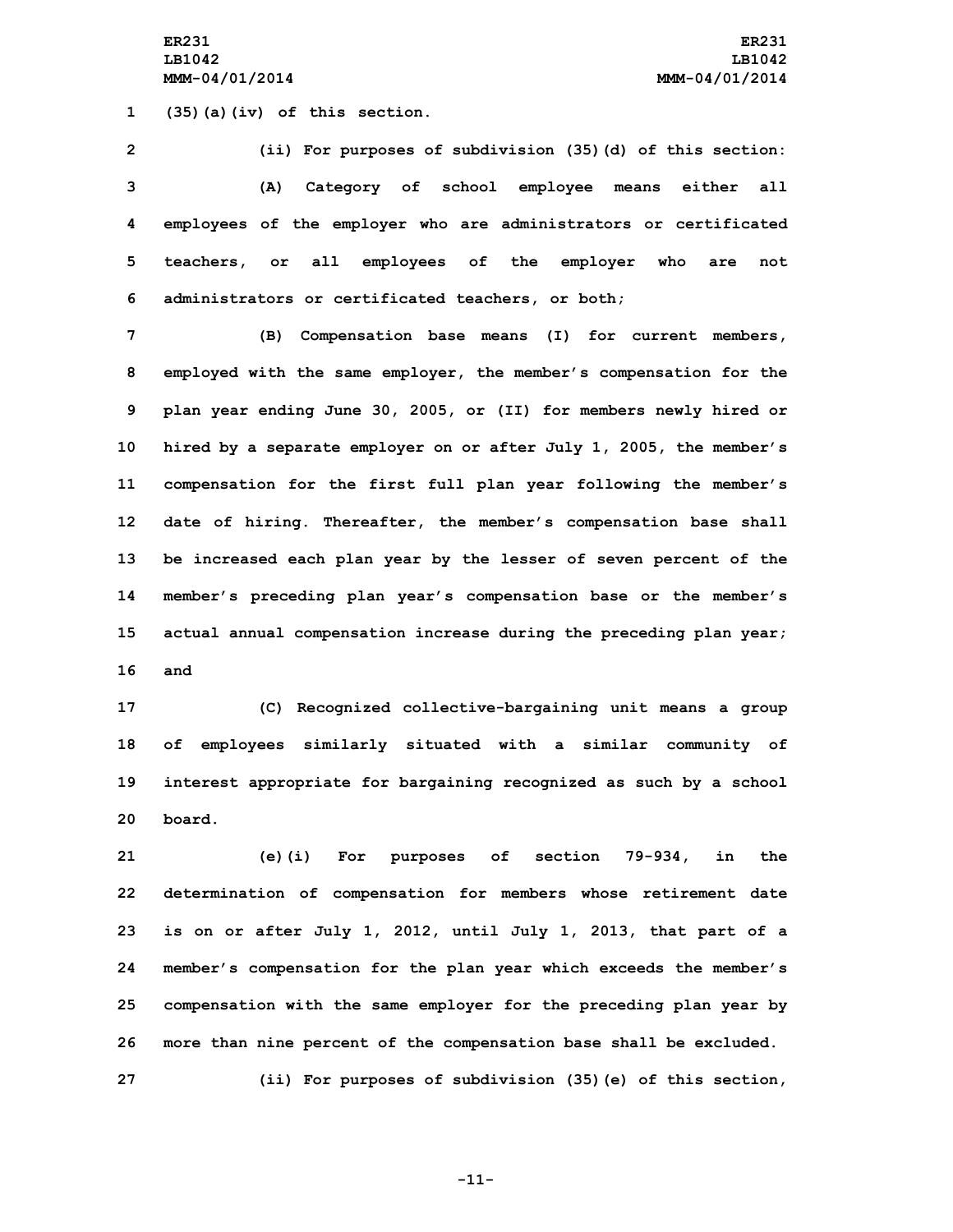**compensation base means (A) for current members employed with the same employer, the member's compensation for the plan year ending June 30, 2012, or (B) for members newly hired or hired by <sup>a</sup> separate employer on or after July 1, 2012, the member's compensation for the first full plan year following the member's date of hiring.**

 **(f)(i) Notwithstanding any other provision of this section, for purposes of section 79-934, in the determination of compensation for members whose retirement date is on or after July 1, 2013, that part of <sup>a</sup> member's compensation for the plan year which exceeds the member's compensation for the preceding plan year by more than eight percent during the capping period shall be excluded. Such member's compensation for the first plan year of the capping period shall be compared to the member's compensation received for the plan year immediately preceding the capping 16 period.**

 **(ii) For purposes of subdivision (35)(f) of this section: (A) Capping period means the five plan years preceding the later of (I) such member's retirement date or (II) such member's final compensation date; and**

 **(B) Final compensation date means the later of (I) the date on which <sup>a</sup> retiring member's final compensation is actually paid or (II) if <sup>a</sup> retiring member's final compensation is paid in advance as <sup>a</sup> lump sum, the date on which such final compensation would have been paid to the member in the absence of such advance 26 payment;**

**27 (36) Termination of employment occurs on the date on**

**-12-**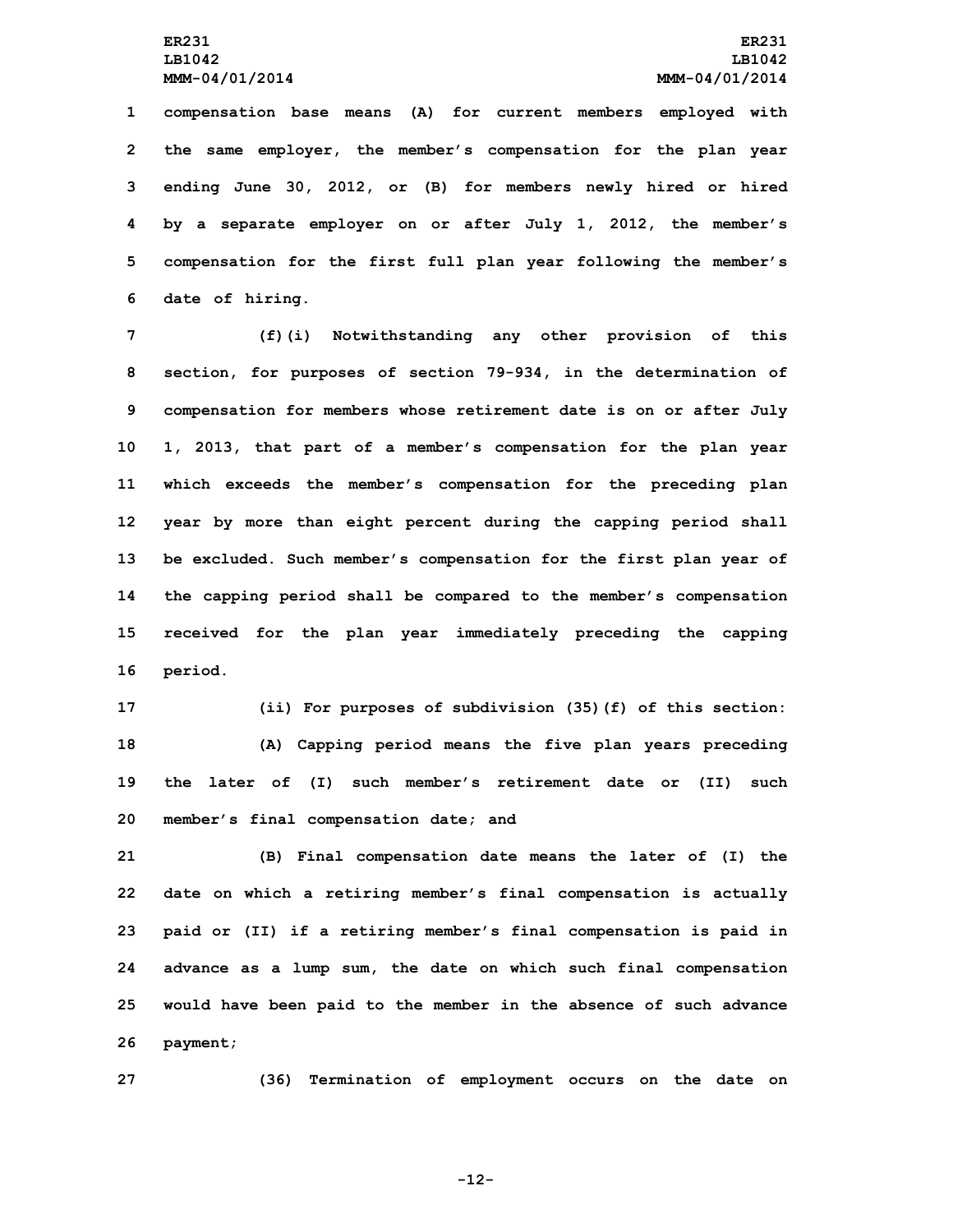**which the member experiences <sup>a</sup> bona fide separation from service of employment with the member's employer, the date of which separation is determined by the end of the member's contractual agreement or, if there is no contract or only partial fulfillment of <sup>a</sup> contract, by the employer. A member shall not be deemed to have terminated employment if the member subsequently provides service to any employer participating in the retirement system provided for in the School Employees Retirement Act within one hundred eighty days after ceasing employment unless such service:**

**10 (a) Is bona fide unpaid voluntary service or substitute 11 service, provided on an intermittent basis; or**

**12 (b) Is as provided in subsection (2) of section 79-920.**

 **Nothing in this subdivision precludes an employer from adopting <sup>a</sup> policy which limits or denies employees who have terminated employment from providing voluntary or substitute service within one hundred eighty days after termination.**

 **A member shall not be deemed to have terminated employment if the board determines that <sup>a</sup> claimed termination was not <sup>a</sup> bona fide separation from service with the employer or that <sup>a</sup> member was compensated for <sup>a</sup> full contractual period when the member terminated prior to the end date of the contract;**

 **(37) Disability means an inability to engage in <sup>a</sup> substantially gainful activity by reason of any medically determinable physical or mental impairment which can be expected to result in death or be of <sup>a</sup> long and indefinite duration;**

**26 (38) Substitute employee means <sup>a</sup> person hired by <sup>a</sup> public 27 school as <sup>a</sup> temporary employee to assume the duties of regular**

**-13-**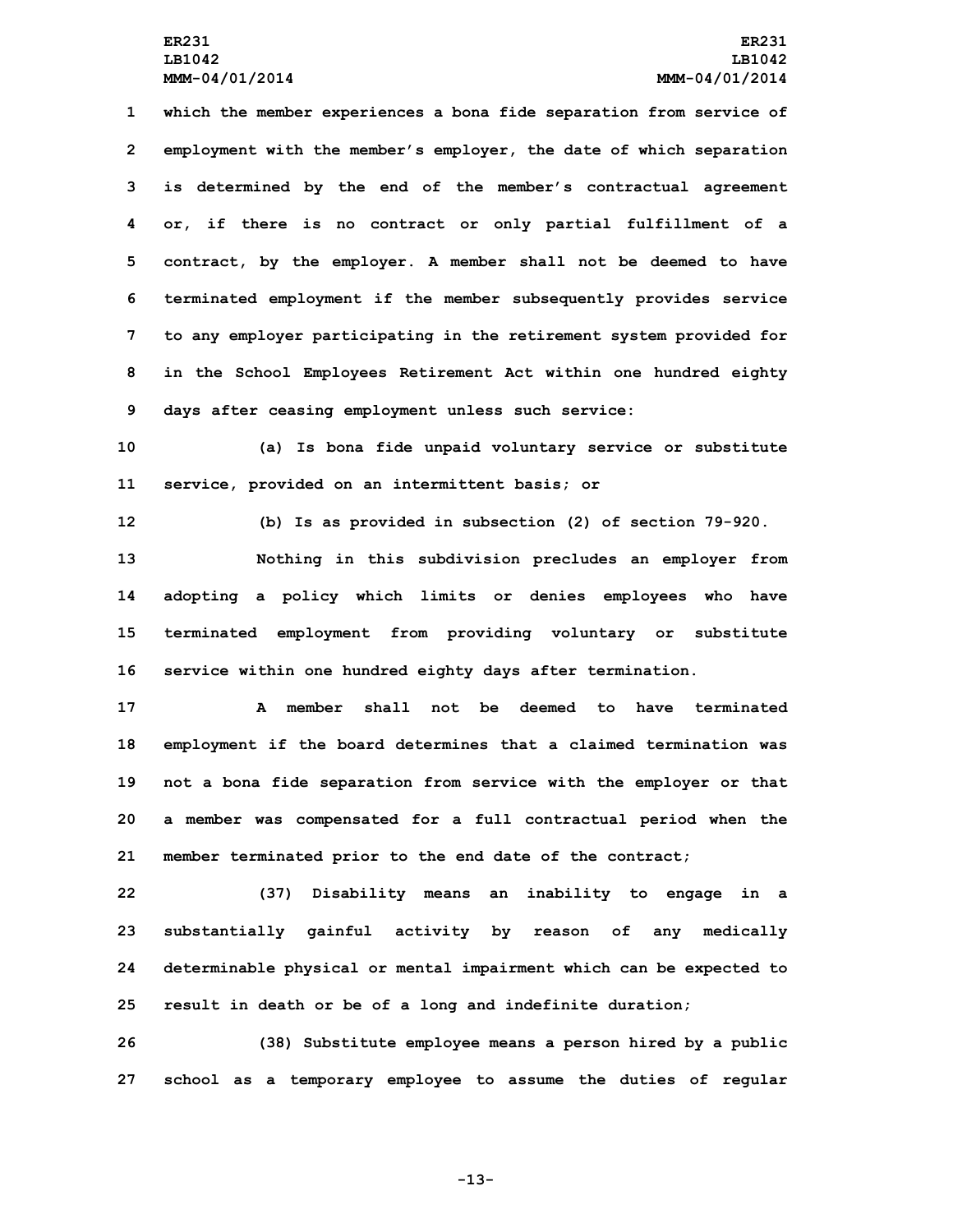**employees due to <sup>a</sup> temporary absence of any regular employees. Substitute employee does not mean <sup>a</sup> person hired as <sup>a</sup> regular employee on an ongoing basis to assume the duties of other regular employees who are temporarily absent;**

**5 (39) Participation means qualifying for and making 6 required deposits to the retirement system during the course of <sup>a</sup> 7 plan year;**

 **(40) Regular employee means an employee hired by <sup>a</sup> public school or under contract in <sup>a</sup> regular full-time or part-time position who works <sup>a</sup> full-time or part-time schedule on an ongoing basis for twenty or more hours per week. An employee hired as described in this subdivision to provide service for less than twenty hours per week but who provides service for an average of twenty hours or more per week in each calendar month of any three calendar months of <sup>a</sup> plan year shall, beginning with the next full payroll period, commence contributions and shall be deemed <sup>a</sup> regular employee for all future employment with the same employer; 18 and**

 **(41) Temporary employee means an employee hired by <sup>a</sup> public school who is not <sup>a</sup> regular employee and who is hired to provide service for <sup>a</sup> limited period of time to accomplish <sup>a</sup> specific purpose or task. When such specific purpose or task is complete, the employment of such temporary employee shall terminate and in no case shall the temporary employment period exceed one year in duration; and.**

**26 (42) Relinquished creditable service means, with respect 27 to a member who has withdrawn his or her accumulated contributions**

**-14-**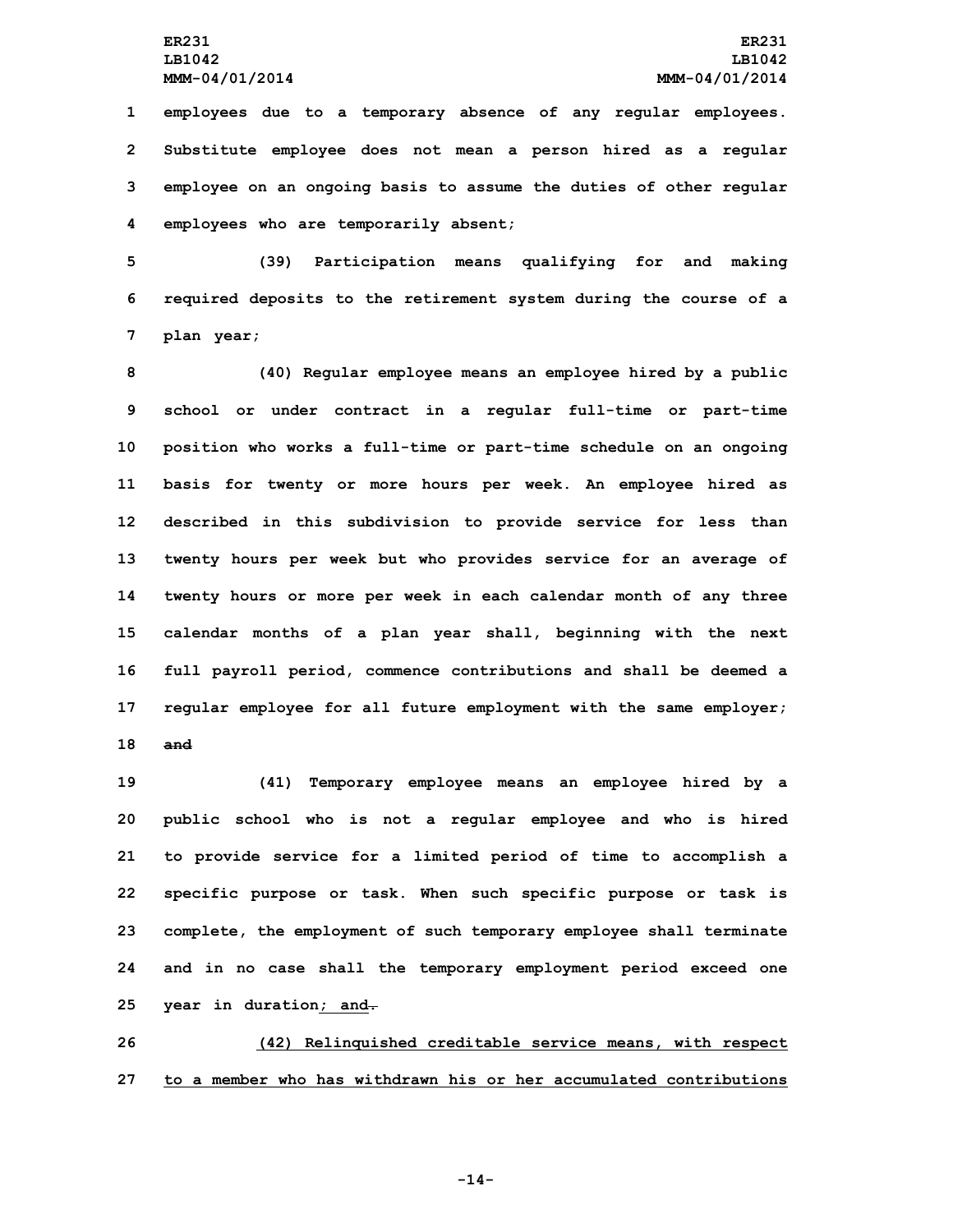**1 under section 79-955, the total amount of creditable service which**

**2 such member has given up as <sup>a</sup> result of his or her election not to**

**3 remain <sup>a</sup> member of the retirement system.**

**4 Sec. 2. Section 79-921, Revised Statutes Supplement, 5 2013, is amended to read:**

 **79-921 (1) The membership of any person in the retirement system shall cease only if he or she (a) withdraws his or her accumulated contributions under section 79-955, (b) retires on <sup>a</sup> school or formula or disability retirement allowance, or (c) dies.**

 **(2) The employer shall notify the board of the date upon which <sup>a</sup> termination has occurred. It is the responsibility of the employer that is involved in the termination of employment to notify the board of such change in employment and provide the board with such information as the board deems necessary.**

 **(3) The retirement board shall reinstate to membership, with the same status as when such membership ceased, <sup>a</sup> school employee who has withdrawn his or her accumulated contributions under the following conditions:**

 **(a) If he or she again becomes an employee and if such employee chooses within three years after rejoining the system to repay, within five years after the date on which he or she rejoins the retirement system or prior to termination of employment, whichever is first, to the retirement board part or all of the amount he or she has withdrawn plus interest which would have accrued on that amount under the retirement system; or**

**26 (b) If, more than three years after again becoming an 27 employee and rejoining the system but prior to termination of**

**-15-**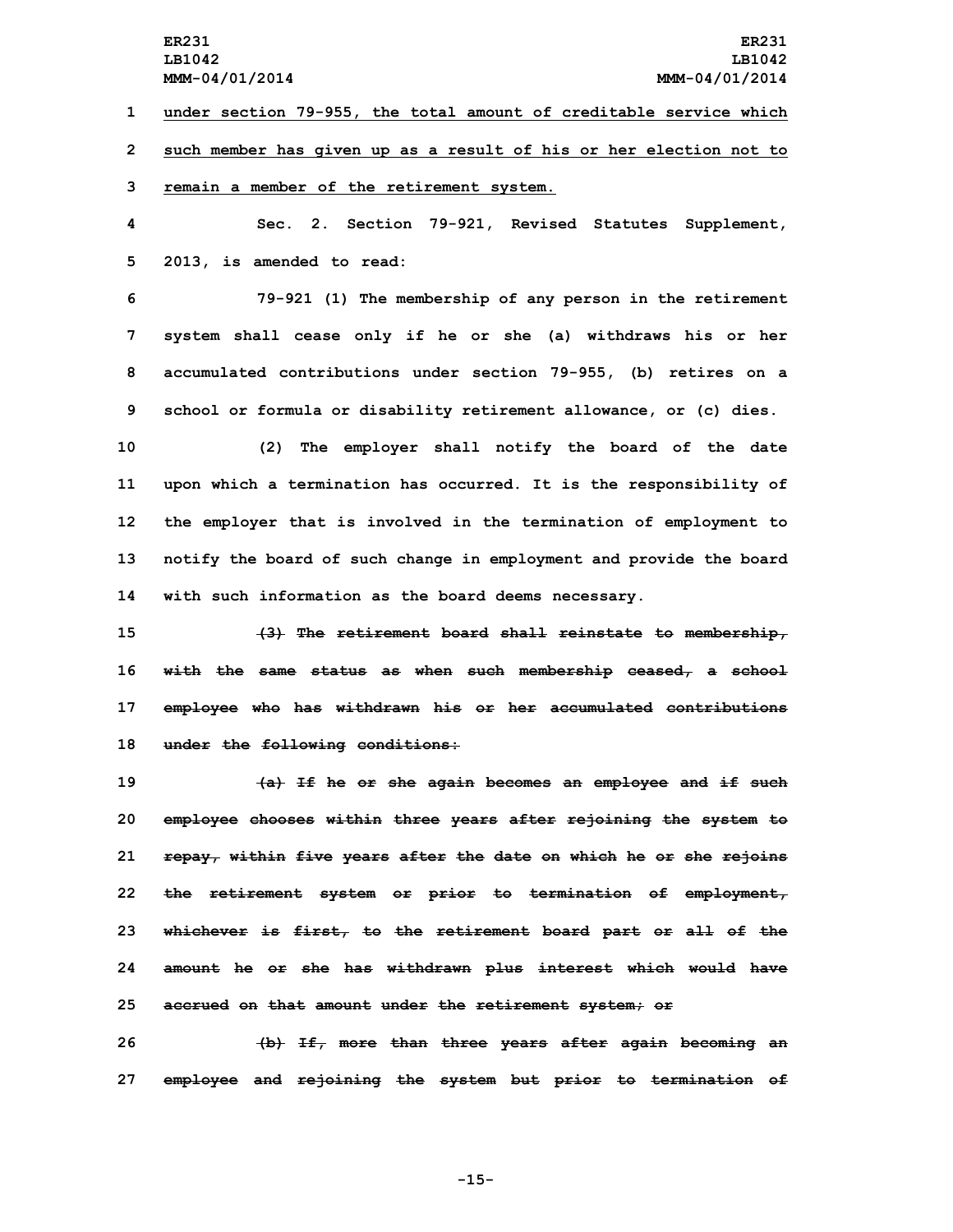**employment, he or she chooses to repay part or all of the amount he or she has withdrawn, plus an amount equal to the actuarial assumed rate of return for the period repaid. Payment must be completed within five years after electing to repay or prior to termination, whichever is earlier.**

 **(4) Prior creditable service shall be restored in proportion to the amounts repaid. A member's prior creditable service shall be fully restored only if the member has repaid all accumulated withdrawals in accordance with either subdivision (3)(a) or (3)(b) of this section, as applicable. Repayment may be made through direct payment, installment payments, or an irrevocable payroll deduction authorization. If the school employee chooses not to repay such withdrawals with interest, the school employee shall enter the system as <sup>a</sup> new member with no prior 15 rights.**

 **(3)(a) <sup>A</sup> former member of the retirement system who has withdrawn his or her accumulated contributions under section 79-955 shall be reinstated to membership in the retirement system if such person again becomes <sup>a</sup> school employee.**

 **(b) The date of such membership shall relate back to the beginning of his or her original membership in the retirement system only if such school employee has repaid all amounts required in accordance with subsection (4) of this section. Unless and until all such amounts are repaid, the school employee shall be considered <sup>a</sup> new member, effective as of the date he or she again becomes <sup>a</sup> school employee.**

**27 (4)(a) With respect to any person who is reinstated to**

**-16-**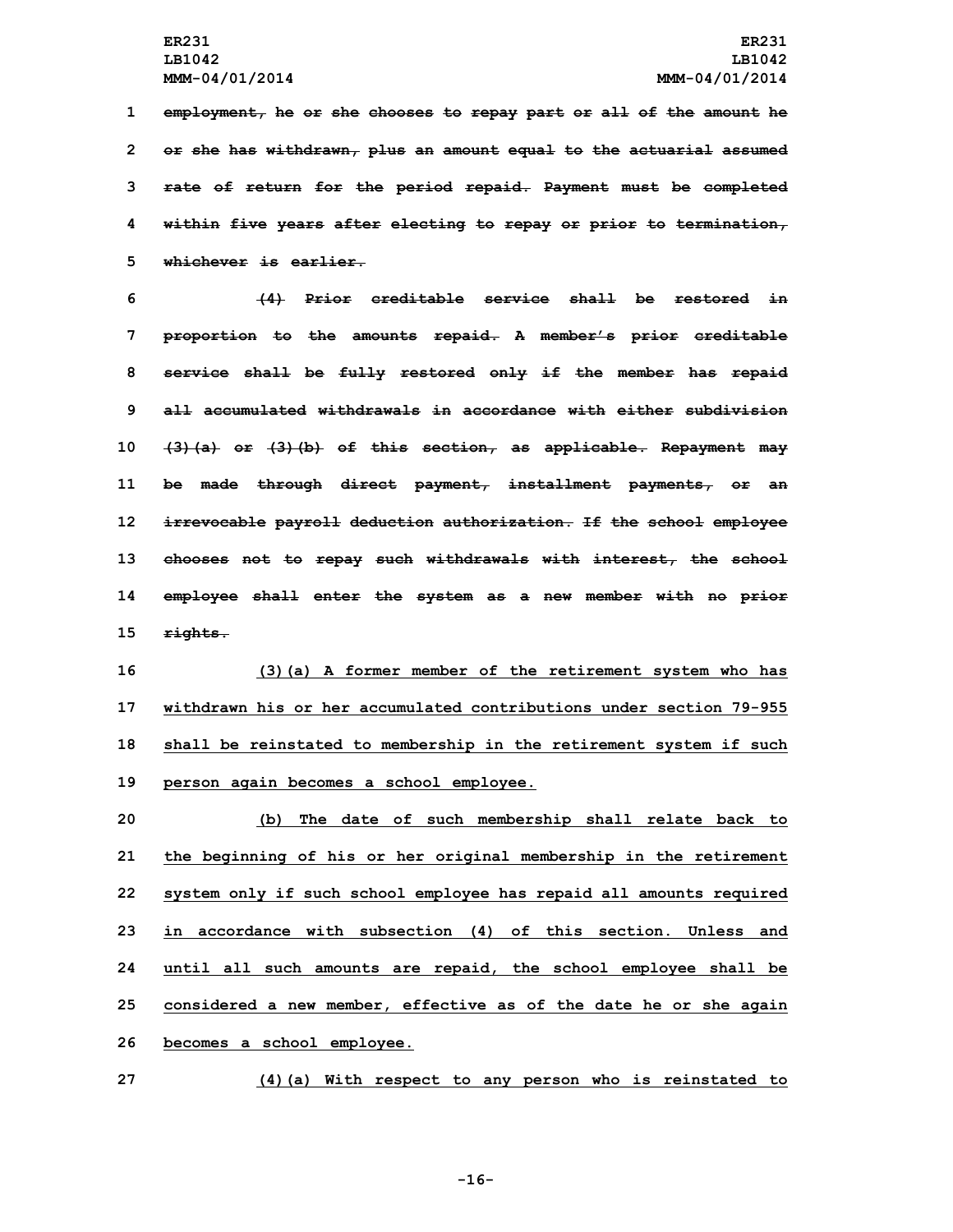**membership in the retirement system pursuant to subdivision (3)(a) of this section prior to the effective date of this act and who files <sup>a</sup> valid and complete one-time application with the retirement board for the restoration of part or all of his or her relinquished creditable service prior to six years after the effective date of this act but prior to termination, the following shall apply:**

 **(i) Such member shall pay to the retirement system an amount equal to the previously withdrawn contributions for the creditable service to be restored, plus an amount equal to the actuarial assumed rate of return on such amount to the date of repayment; and**

 **(ii) Payment for restoration of such relinquished creditable service must be completed within six years of the effective date of this act or prior to termination, whichever is 15 earlier.**

 **(b) With respect to any person who is reinstated to membership in the retirement system pursuant to subdivision (3)(a) of this section on and after the effective date of this act and who files <sup>a</sup> valid and complete one-time application with the retirement board for the restoration of part or all of his or her relinquished creditable service within five years after the date of such member's reinstatement to membership in the retirement system but prior to termination, the following shall apply:**

 **(i) Such member shall pay to the retirement system an amount equal to the previously withdrawn contributions for the creditable service to be restored, plus an amount equal to the actuarial assumed rate of return on such amount to the date of**

**-17-**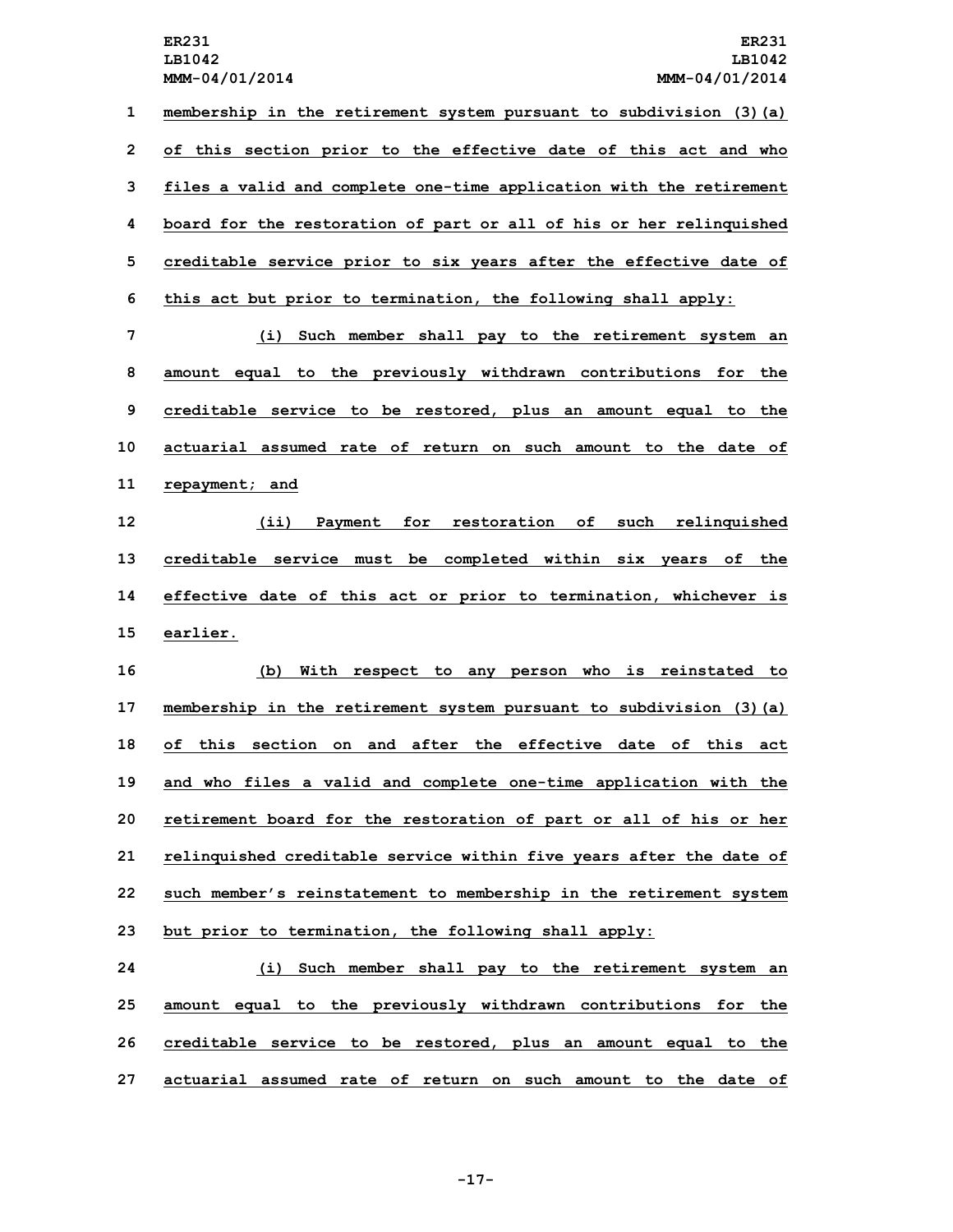**1 repayment; and**

 **(ii) Payment for restoration of such relinquished creditable service must be completed within five years of the date of such member's reinstatement to membership in the retirement system or prior to termination, whichever is earlier.**

 **(5) If less than full payment is made by the member, relinquished creditable service shall be restored in proportion to the amounts repaid. Repayment may be made through direct payment, installment payments, an irrevocable payroll deduction authorization, cash rollover contributions pursuant to section 79-933.02, or trustee-to-trustee transfers pursuant to section 79-933.09.**

**13 Sec. 3. Section 79-924, Reissue Revised Statutes of 14 Nebraska, is amended to read:**

 **79-924 The retirement board shall adopt and promulgate rules and regulations to allow for lump-sum or installment payments for school employees who elect to repurchase relinquished creditable service under section 79-921 or buy credit for prior years of service under sections 79-921, 79-933.03 to 79-933.06, and 79-933.08. Any person who elects to repurchase relinquished creditable service or buy credit for prior years of service on an installment basis may be charged reasonable service costs, shall be credited with those prior years of service only as the money is actually received by the retirement system, and shall have paid to the retirement system all installments prior to the commencement of <sup>a</sup> retirement annuity.**

**27 Sec. 4. Section 79-933.02, Reissue Revised Statutes of**

**-18-**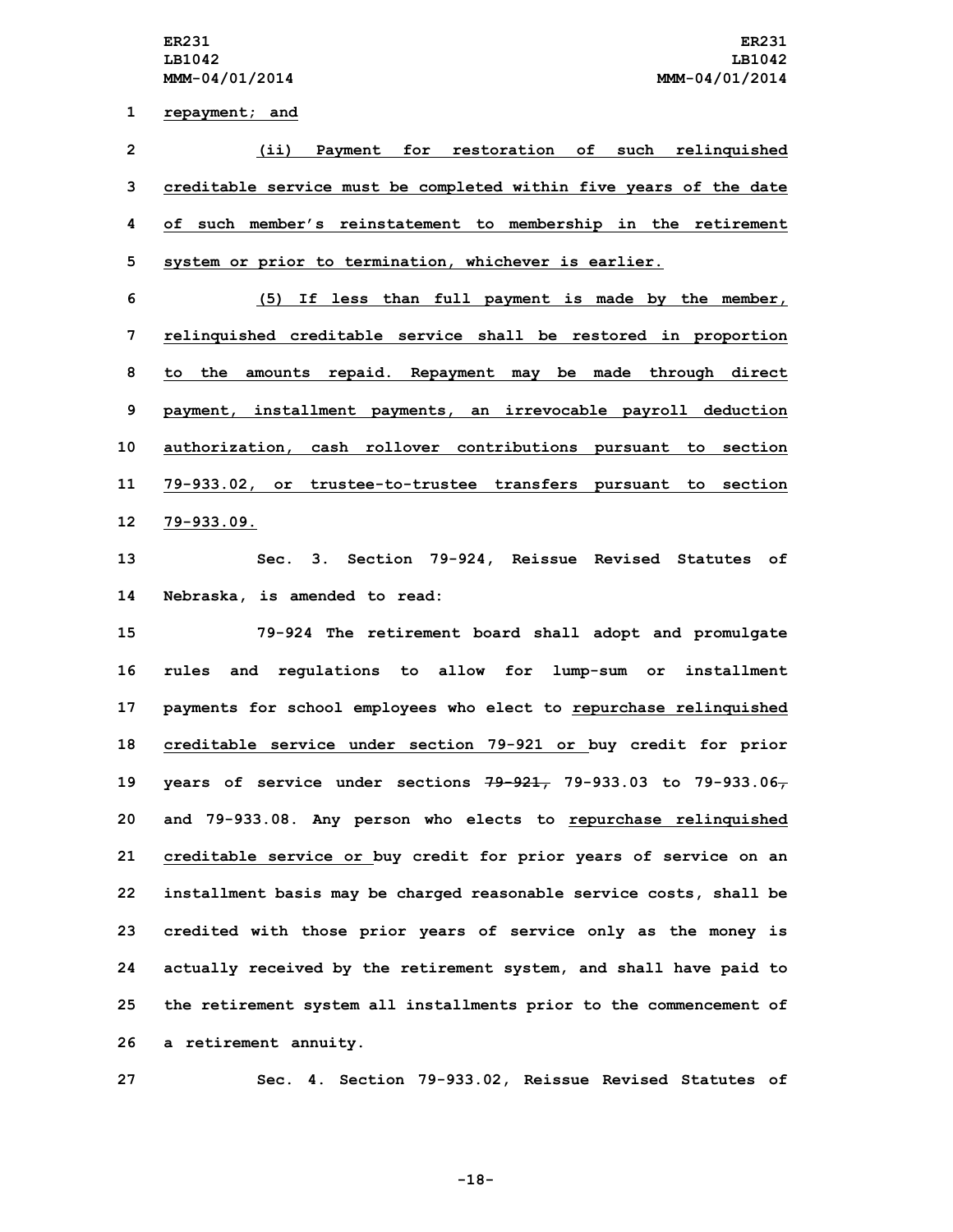**ER231 ER231 LB1042 LB1042 MMM-04/01/2014 MMM-04/01/2014**

**1 Nebraska, is amended to read:**

 **79-933.02 (1) The retirement system may accept cash rollover contributions from <sup>a</sup> member who is making payment pursuant to sections 79-921, 79-933.03 to 79-933.06, and 79-933.08 if the contributions do not exceed the amount of payment required for the service credits purchased by the member pursuant to such sections and the contributions represent (a) all or any portion of the balance of the member's interest in <sup>a</sup> qualified plan under section 401(a) of the Internal Revenue Code or (b) the interest of the member from an individual retirement account or an individual retirement annuity, the entire amount of which is attributable to <sup>a</sup> qualified total distribution, as defined in the Internal Revenue Code, from <sup>a</sup> qualified plan under section 401(a) of the code and qualified as <sup>a</sup> tax-free rollover amount. The member's interest under subdivision (a) or (b) of this subsection must be transferred to the retirement system within sixty days from the date of the distribution from the qualified plan, individual retirement account, or individual retirement annuity.**

 **(2) Cash transferred to the retirement system as <sup>a</sup> rollover contribution shall be deposited as other payments for service credits or repurchase of relinquished creditable service pursuant to section 79-921.**

 **(3) Under the same conditions as provided in subsection (1) of this section, the retirement system may accept eligible rollover distributions from (a) an annuity contract described in section 403(b) of the Internal Revenue Code, (b) <sup>a</sup> plan described in section 457(b) of the code which is maintained by <sup>a</sup> state, <sup>a</sup>**

**-19-**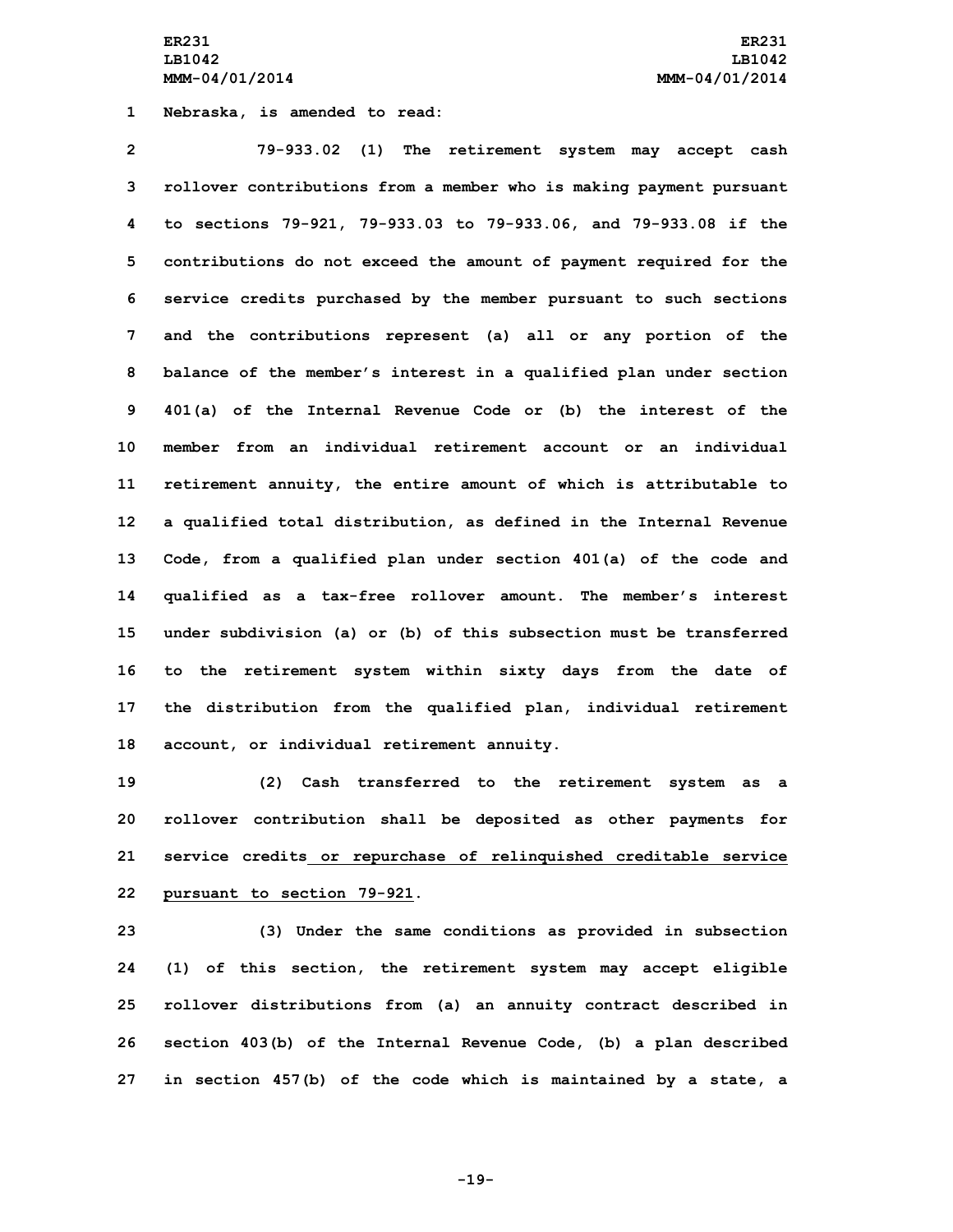**political subdivision of <sup>a</sup> state, or any agency or instrumentality of <sup>a</sup> state or political subdivision of <sup>a</sup> state, or (c) the portion of <sup>a</sup> distribution from an individual retirement account or annuity described in section 408(a) or 408(b) of the code that is eligible to be rolled over and would otherwise be includible in gross income. Amounts accepted pursuant to this subsection shall be deposited as all other payments under this section.**

 **(4) The retirement system may accept direct rollover distributions made from <sup>a</sup> qualified plan pursuant to section 401(a)(31) of the Internal Revenue Code. The direct rollover distribution shall be deposited as all other payments under this 12 section.**

 **(5) The board shall adopt and promulgate rules and regulations defining procedures for acceptance of rollovers which are consistent with sections 401(a)(31) and 402 of the Internal Revenue Code.**

**17 Sec. 5. Section 79-933.08, Reissue Revised Statutes of 18 Nebraska, is amended to read:**

 **79-933.08 (1) An employer and <sup>a</sup> school employee who became <sup>a</sup> member before July 1, 2014, and who has completed at least five years of creditable service plus eligibility and vesting credit or <sup>a</sup> school employee who became <sup>a</sup> member for the first time on or after July 1, 2014, and who has ten or more years of creditable service may by agreement made in contemplation of retirement, to be effective within twelve months of the agreement, purchase service credit for such employee for not to exceed five years of creditable service. Such an agreement may be executed**

**-20-**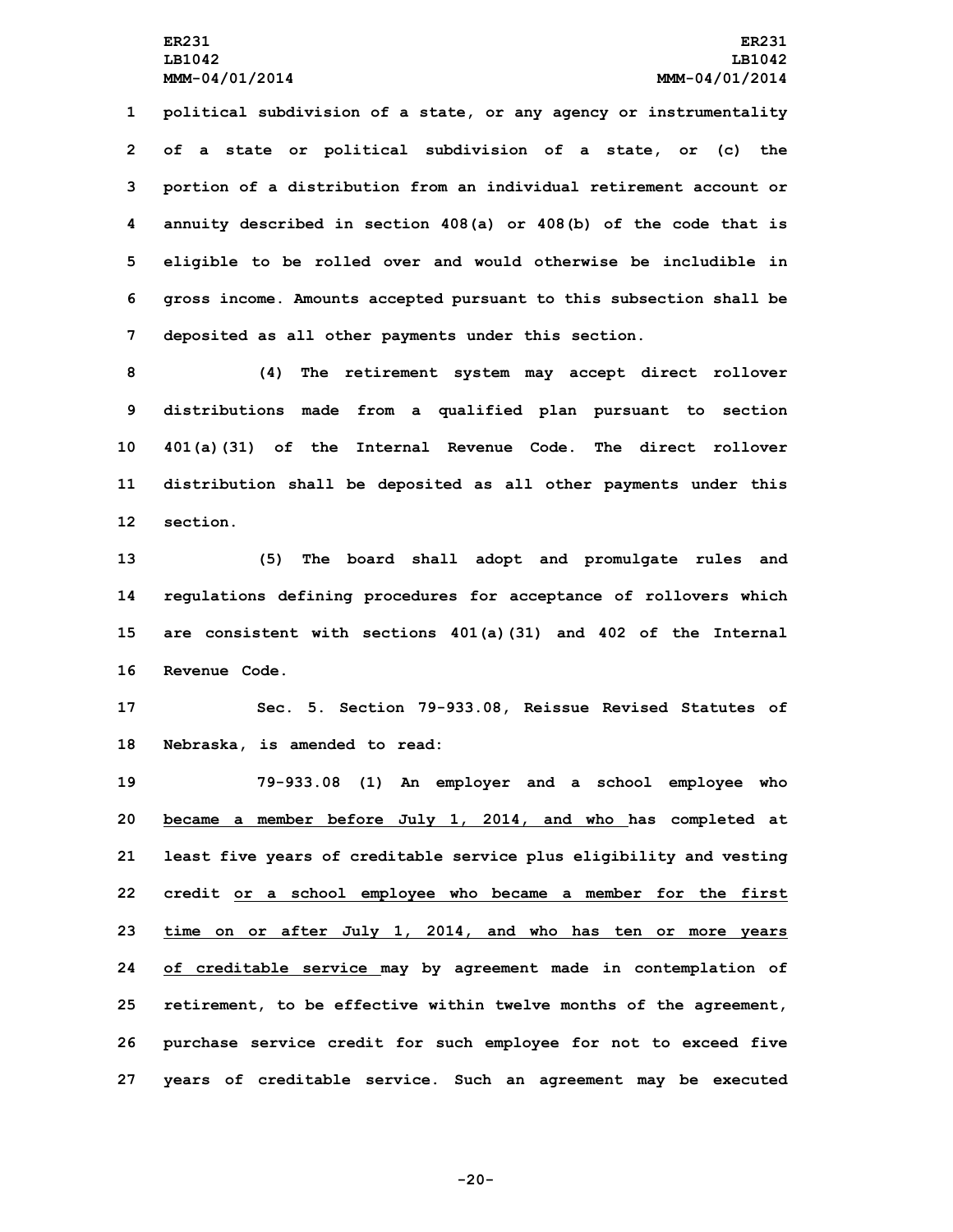**up to twelve months prior to the employee's retirement date. The agreement shall specify whether the school employee shall pay for the service credits, whether the employer shall pay for the service credits, or whether both the employee and employer shall share the cost of the service credits. Such service credits shall be purchased for an amount equal to the actuarial cost to the retirement system for allowing such additional service credit to the employee.**

 **(2) Payment for such service credits shall be completed prior to the employee's termination of employment date and may be made through direct payment, installment payments, or an irrevocable deduction authorization. If payments are made on an installment basis, interest shall be charged at the rate of regular interest.**

**15 (3) Compensation for the period of service purchased 16 shall not be included in determining the member's final average 17 compensation.**

 **(4) The retirement board shall credit funds collected pursuant to this section to the Contingent Account pending the employee's retirement. If the employee does not retire within twelve months after the signing of the agreement made pursuant to this section, such funds shall be refunded, excluding interest earned, and the employee shall not be given credit for the service credit attempted to be purchased.**

**25 Sec. 6. Section 79-933.09, Reissue Revised Statutes of 26 Nebraska, is amended to read:**

**27 79-933.09 The retirement system may accept as payment for**

**-21-**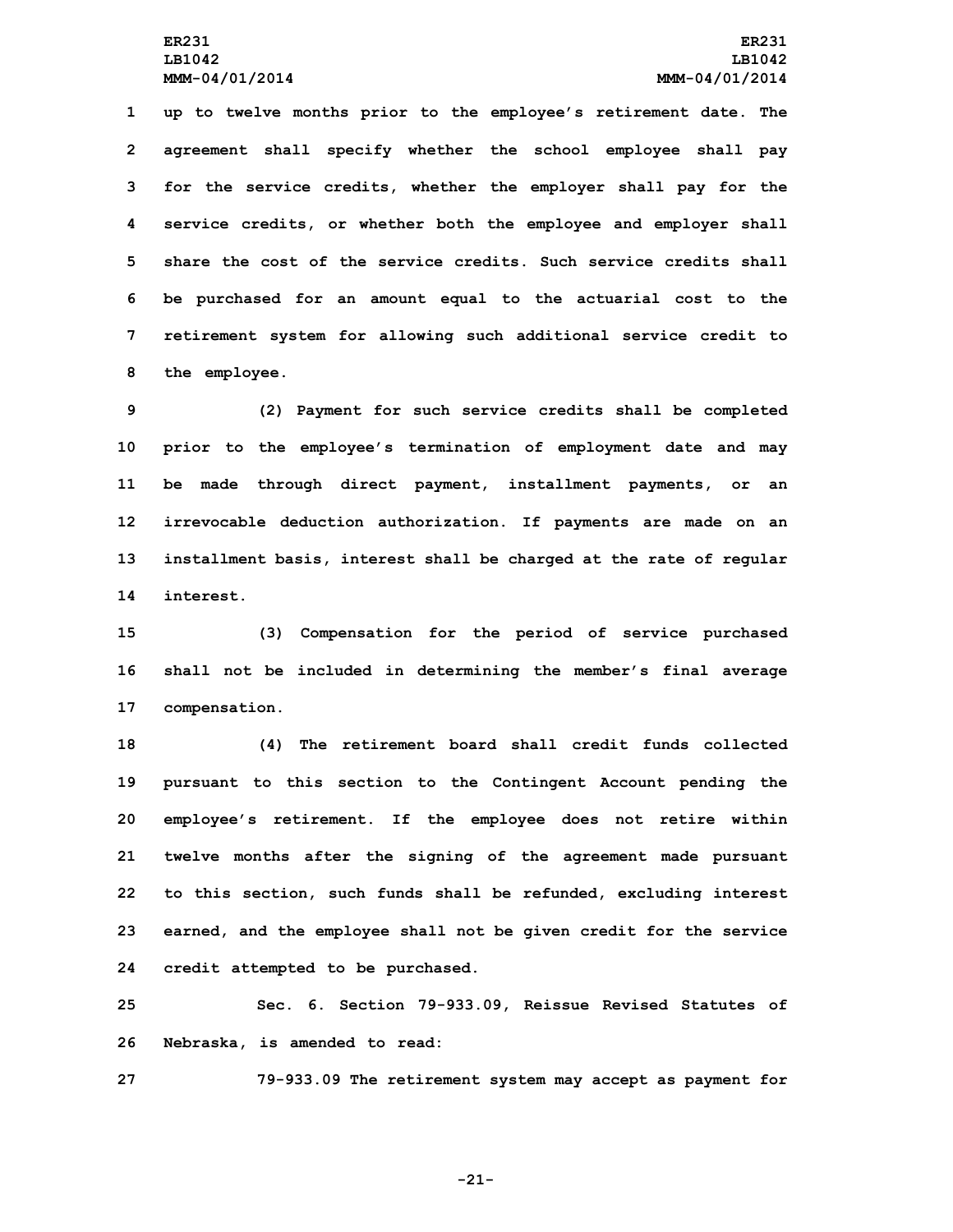## **ER231 ER231 LB1042 LB1042 MMM-04/01/2014 MMM-04/01/2014**

 **repurchase of relinquished creditable service under section 79-921 or purchases of service credit or withdrawn amounts made pursuant to the School Employees Retirement Act <sup>a</sup> direct trustee-to-trustee transfer from (1) an eligible tax-sheltered annuity plan as described in section 403(b) of the Internal Revenue Code or (2) an eligible deferred compensation plan as described in section 457(b) of the code on behalf of <sup>a</sup> member who is making payments for such credit or amounts. The amount transferred shall not exceed the amount of payment required for the service credit being purchased and the purchase of such service credit shall qualify as <sup>a</sup> purchase of permissive service credit by the member as defined in section 415 of the code.**

**13 Sec. 7. Section 79-980, Revised Statutes Cumulative 14 Supplement, 2012, is amended to read:**

 **79-980 (1) At any time that the retirement system consists of only one Class <sup>V</sup> school district, the general administration of the retirement system is hereby vested in the board of education. The board shall appoint, by <sup>a</sup> majority of all its members, ten trustees to serve as executive officers to administer the Class <sup>V</sup> School Employees Retirement Act. Such trustees shall consist of (a) the superintendent of schools, as ex officio trustee, (b) four members of the retirement system, two from the certificated staff, one from the classified staff, and one from the annuitants, (c) three members of the board of education, and (d) two trustees who are business persons qualified in financial affairs and who are not members of the retirement system. The trustees shall serve without compensation, but they**

**-22-**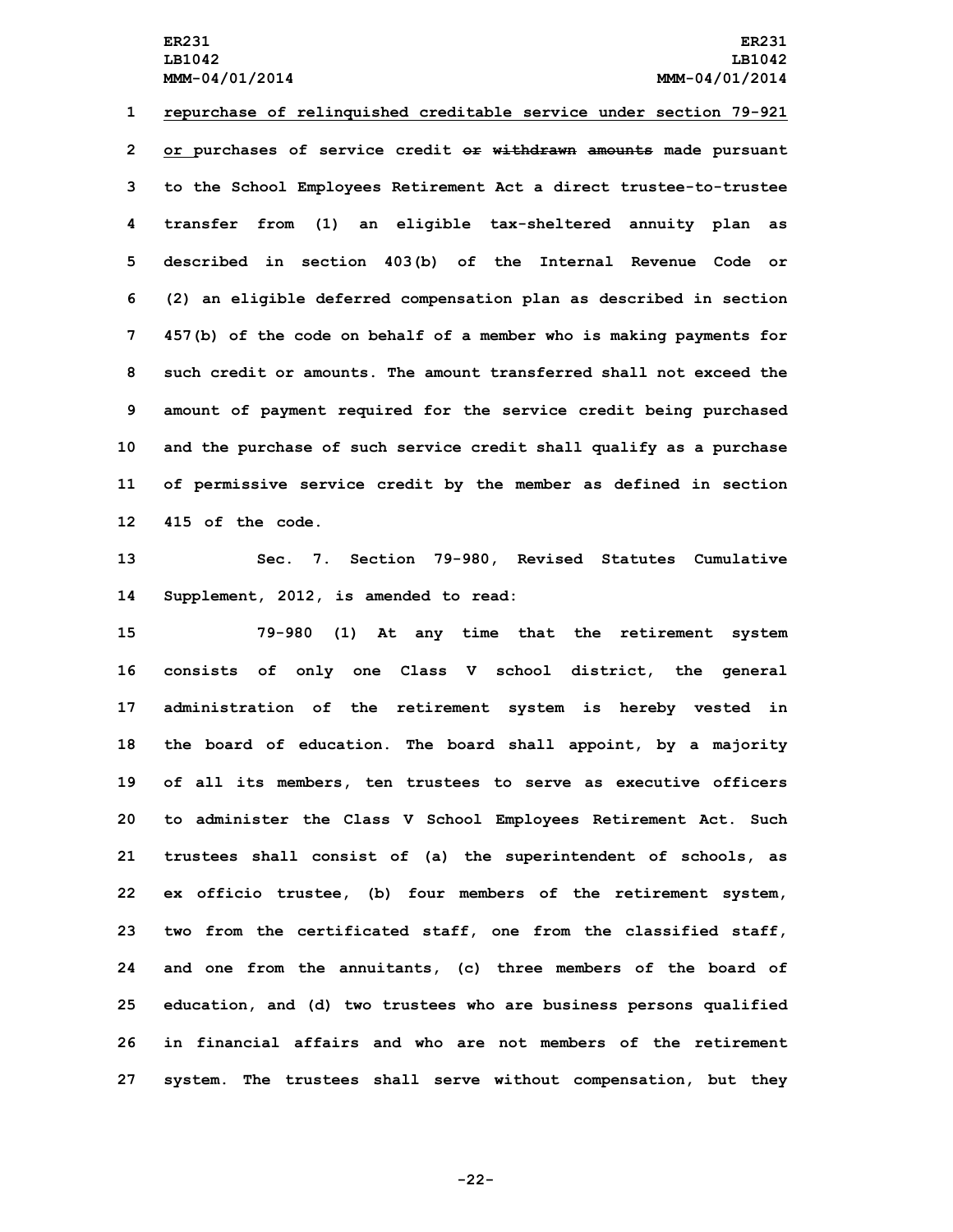**shall be reimbursed from the funds of the retirement system for expenses that they may incur through service on the board of trustees as provided in sections 81-1174 to 81-1177. <sup>A</sup> trustee shall serve until <sup>a</sup> successor qualifies, except that trustees who are members of the retirement system or members of the board of education shall be disqualified as trustees immediately upon ceasing to be <sup>a</sup> member of the retirement system or of the board of education. Each trustee shall be entitled to one vote on the board of trustees, and six trustees shall constitute <sup>a</sup> quorum for the transaction of any business. The trustees who are appointed from the board of education and the membership shall be appointed for each fiscal year. The two trustees who are not members of the board of education or of the retirement system shall be appointed for three fiscal years each. The trustees and the administrator of the retirement system shall administer the retirement system in compliance with the tax-qualification requirements applicable to government retirement plans under section 401(a) of the Internal Revenue Code, as defined in section 49-801.01, including: Section 401(a)(9) of the Internal Revenue Code relating to the time and manner in which benefits are required to be distributed, including the incidental death benefit distribution requirement of section 401(a)(9)(G) of the Internal Revenue Code; section 401(a)(25) of the Internal Revenue Code relating to the specification of actuarial assumptions; section 401(a)(31) of the Internal Revenue Code relating to direct rollover distributions from eligible retirement plans; and section 401(a)(37) of the Internal Revenue Code relating to the death benefit of <sup>a</sup> member whose death occurs**

**-23-**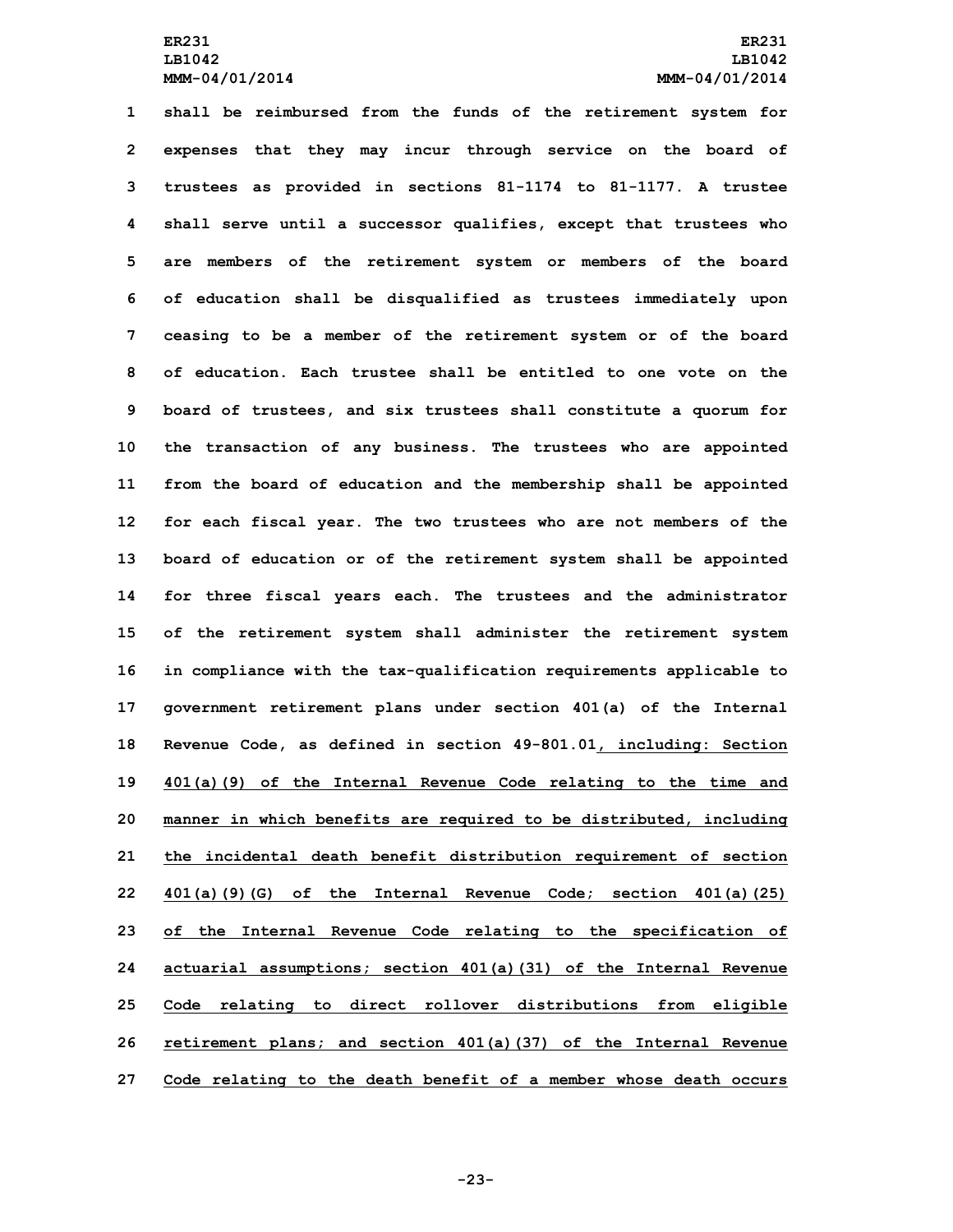**while performing qualified military service. No member of the board of education or trustee shall be personally liable, except in cases of willful dishonesty, gross negligence, or intentional violations of law, for actions relating to his or her retirement system 5 duties.**

 **(2) At any time that the retirement system consists of more than one Class V school district, the general administration of the retirement system is hereby vested in <sup>a</sup> Class <sup>V</sup> Retirement System Board composed of three members of the school board for each participating Class <sup>V</sup> school district. The board shall appoint, by <sup>a</sup> majority of all its members, trustees to serve as executive officers to administer the Class <sup>V</sup> School Employees Retirement Act. Such trustees shall consist of (a) the superintendent of each participating Class <sup>V</sup> school district, as ex officio trustees, (b) four members of the retirement system, two from the certificated staff, one from the classified staff, and one from the annuitants, (c) three members of the board, and (d) two trustees who are business persons qualified in financial affairs and who are not members of the retirement system. The trustees who are appointed from the board and the membership shall, to the extent feasible, be appointed equally from each participating Class <sup>V</sup> school district. The trustees shall serve without compensation, but they shall be reimbursed from the funds of the retirement system for expenses that they may incur through service on the board of trustees as provided in sections 81-1174 to 81-1177. <sup>A</sup> trustee shall serve until <sup>a</sup> successor qualifies, except that trustees who are members of the retirement system or members of the board shall be**

**-24-**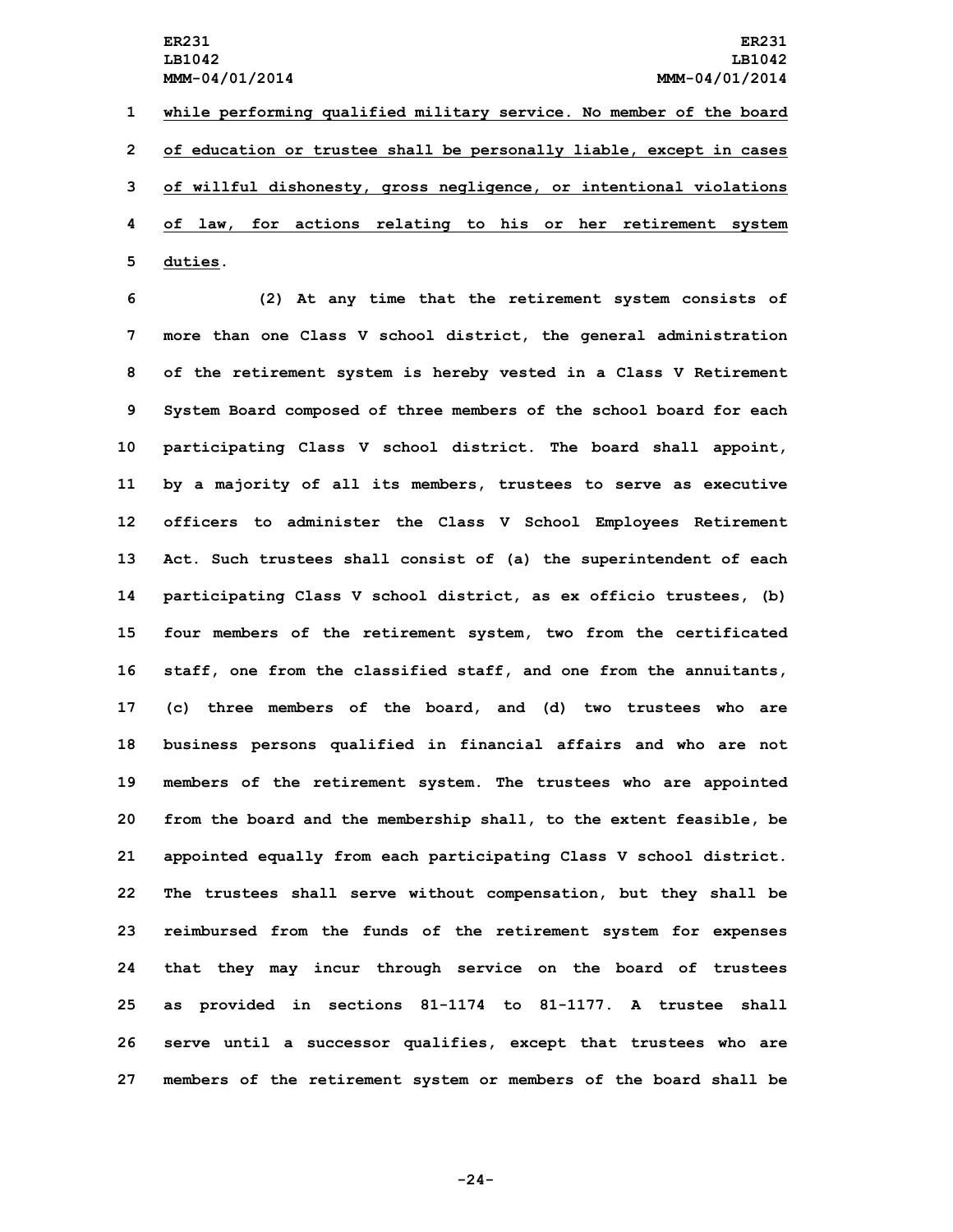**disqualified as trustees immediately upon ceasing to be <sup>a</sup> member of the retirement system or of the board. Each trustee shall be entitled to one vote on the board of trustees, and six trustees shall constitute <sup>a</sup> quorum for the transaction of any business. The trustees who are appointed from the board and the membership shall be appointed for each fiscal year. The two trustees who are not members of the board or of the retirement system shall be appointed for three fiscal years each. The trustees and the administrator of the retirement system shall administer the retirement system in compliance with the tax-qualification requirements applicable to government retirement plans under section 401(a) of the Internal Revenue Code, as defined in section 49-801.01, including: Section 401(a)(9) of the Internal Revenue Code relating to the time and manner in which benefits are required to be distributed, including the incidental death benefit distribution requirement of section 401(a)(9)(G) of the Internal Revenue Code; section 401(a)(16) 401(a)(25) of the Internal Revenue Code relating to the specification of actuarial assumptions; section 401(a)(31) of the Internal Revenue Code relating to direct rollover distributions from eligible retirement plans; and section 401(a)(37) of the Internal Revenue Code relating to the death benefit of <sup>a</sup> member whose death occurs while performing qualified military service. No member of the Class <sup>V</sup> Retirement System Board or trustee shall be personally liable, except in cases of willful dishonesty, gross negligence, or intentional violations of law, for actions relating to his or her retirement system duties.**

**27 Sec. 8. Section 79-987, Revised Statutes Supplement,**

**-25-**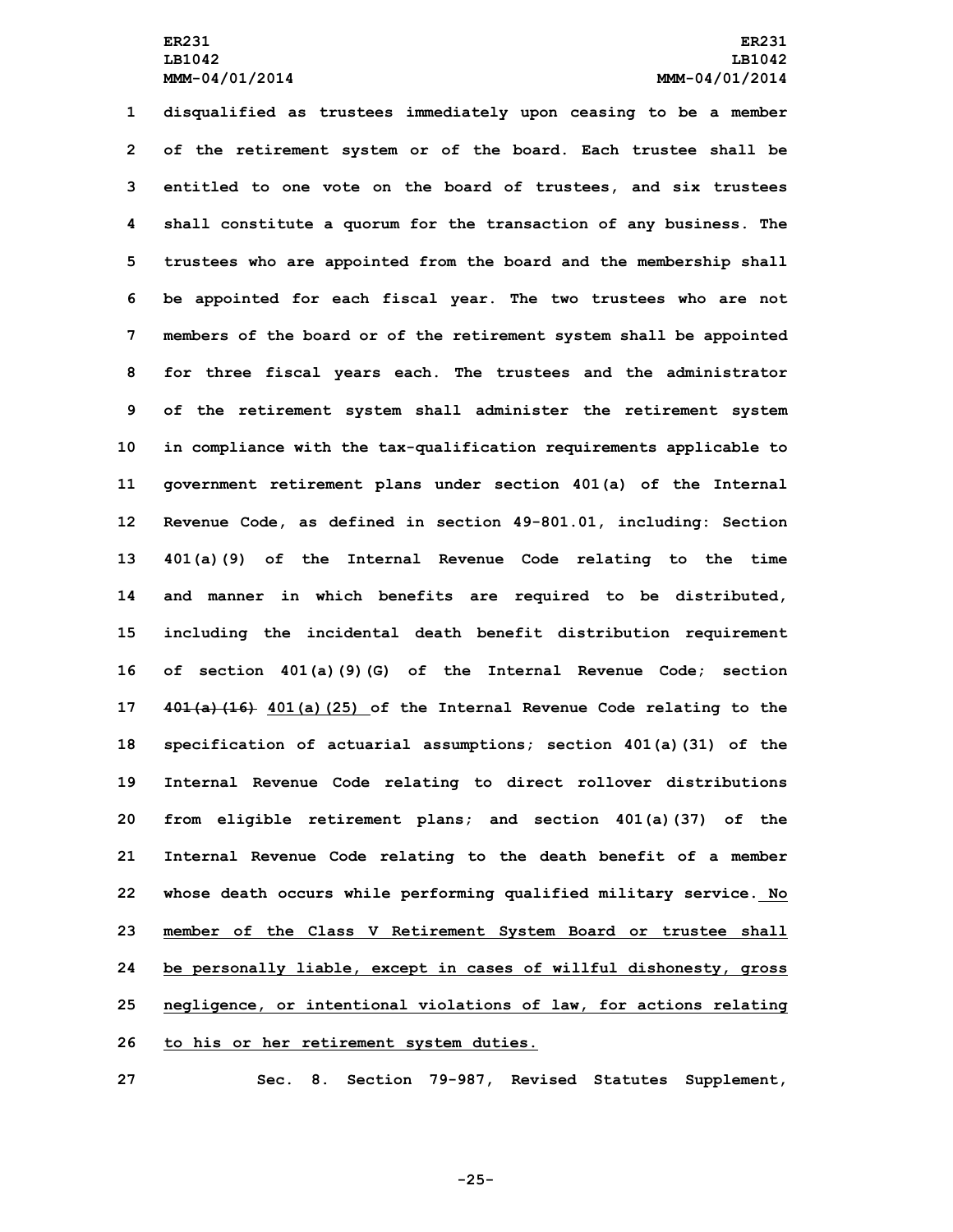**1 2013, is amended to read:**

 **79-987 (1) An annual audit of the affairs of the retirement system shall be conducted. At the option of the board, such audit may be conducted by <sup>a</sup> certified public accountant or the Auditor of Public Accounts. The costs of such audit shall be paid from funds of the retirement system. <sup>A</sup> copy of such audit shall be filed with the Auditor of Public Accounts.**

 **(2) Beginning March 31, 2012, and each March 31 1, 2015, and each March 1 thereafter, if such retirement plan is <sup>a</sup> defined benefit plan, the trustees of <sup>a</sup> retirement system established pursuant to section 79-979 board of education shall cause to be prepared an annual report and the administrator shall file the same with the Public Employees Retirement Board and submit to the members of the Nebraska Retirement Systems Committee of the Legislature <sup>a</sup> copy of such report. The report submitted to the committee shall be submitted electronically. The report shall consist of <sup>a</sup> full actuarial analysis of each such retirement plan established pursuant to section 79-979. The analysis shall be prepared by an independent private organization or public entity employing actuaries who are members of the American Academy of Actuaries and meet the academy's qualification standards to render <sup>a</sup> statement of actuarial opinion, and which organization or entity has demonstrated expertise to perform this type of analysis and is unrelated to any organization offering investment advice or which provides investment management services to the retirement plan. The report shall be presented to the Nebraska Retirement Systems Committee of the Legislature at <sup>a</sup> public hearing.**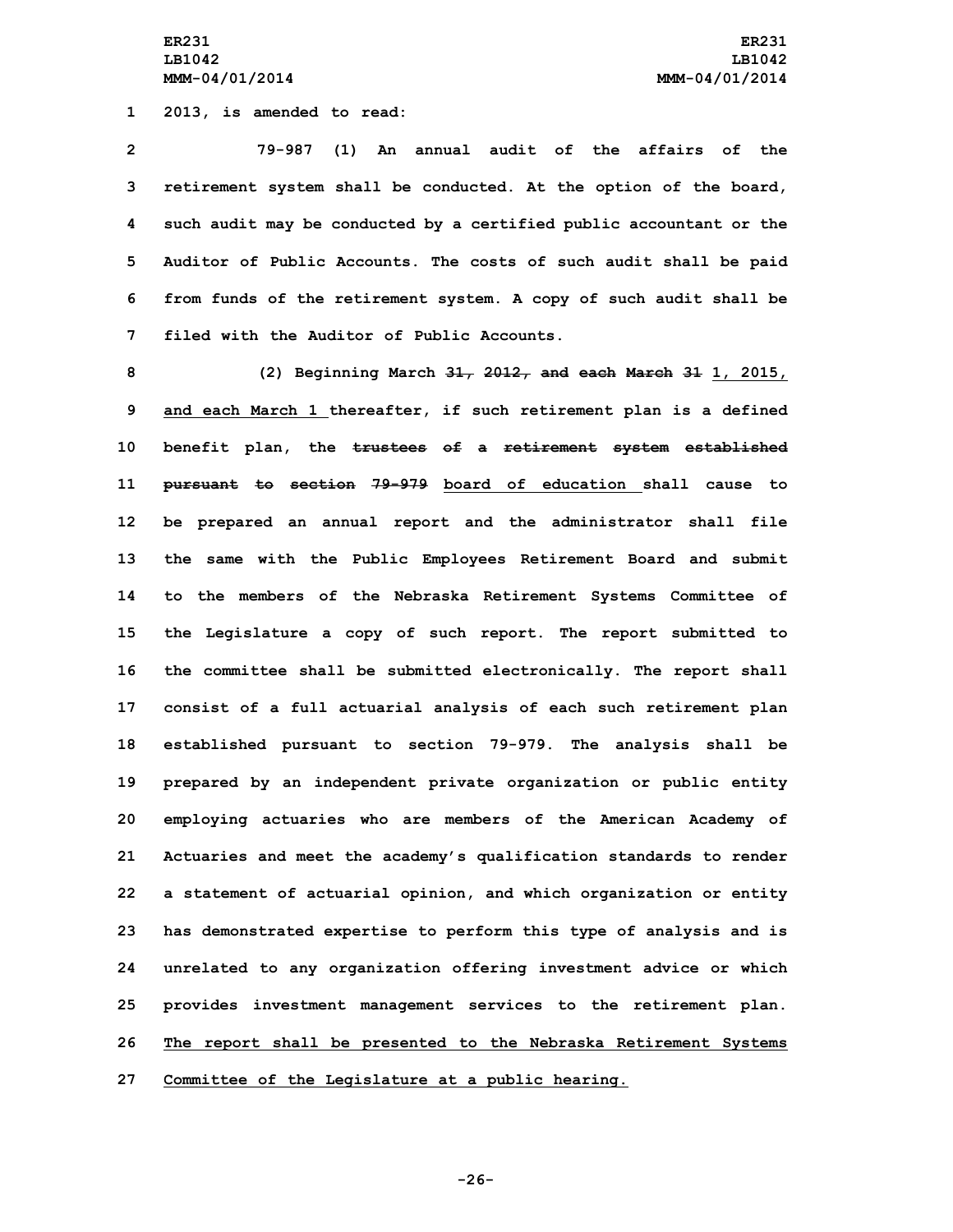**1 Sec. 9. Section 79-991, Revised Statutes Supplement, 2 2013, is amended to read:**

 **79-991 (1) An employee who becomes <sup>a</sup> member without prior service credit may purchase prior service credit, not to exceed the lesser of ten years or the member's years of membership service, for the period of service the member was employed by <sup>a</sup> school district or by an educational service unit and which is not used in the calculation of any retirement or disability benefit having been paid, being paid, or payable in the future to such member under any defined benefit retirement system or program maintained by such other school district or educational service unit. The purchase of prior service credit shall be made in accordance with and subject to the following requirements:**

 **(a) <sup>A</sup> member who desires to purchase prior service credit shall make written application to the administrator of the retirement system that includes all information and documentation determined by the administrator as necessary to verify the member's prior service and qualification to purchase the prior service credit. Such application shall include the member's written authorization for the administrator to request and receive from any of the member's former employers verification of the member's prior service, salary, and other information for determining the member's eligibility to purchase prior service credit. Before prior service credit may be purchased, the administrator shall have received verification of the member's salary in each year with the other school district or educational service unit and confirmation that the prior service to be purchased by the member is not also**

**-27-**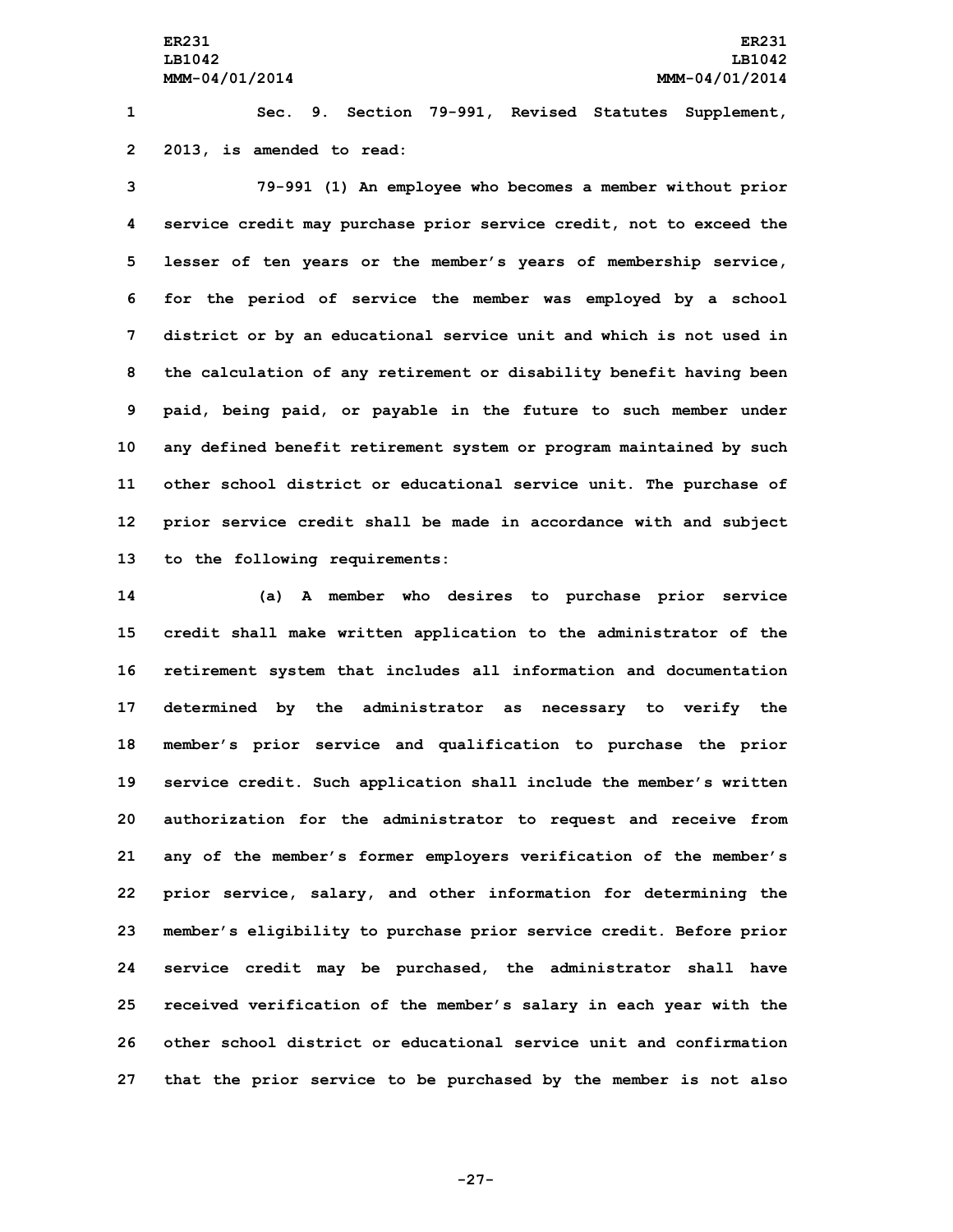**credited in the calculation of <sup>a</sup> retirement or disability benefit for such member under another defined benefit retirement system or program. The member's application to purchase prior service credit may be made at any time before the fifth anniversary of the member's membership in the retirement system or, if earlier, the member's termination of employment with the school district;**

 **(b) The member shall pay to the retirement system the total amount he or she would have contributed to the retirement system had he or she been <sup>a</sup> member of the retirement system during the period for which prior service is being purchased, together with interest thereon as determined using the rate of interest established by the board for interest on such purchases of prior service credit. Such payment shall be based on the most recent years' salary the member earned in another school district or educational service unit if the salary is verified by the other school district or educational service unit or, if not, the payment shall be based on the member's annual salary at the time he or she became <sup>a</sup> member;**

 **(c) Payments by the member for the purchase of the prior service credit shall be paid as the trustees may direct through direct payments to the retirement system or on an installment basis pursuant to <sup>a</sup> binding irrevocable payroll deduction authorization between the member and the school district over <sup>a</sup> period not to exceed five years from the date of membership. Interest on delayed payments shall be at the rate of interest established by the board for determining interest on delayed payments by members to the retirement system. In the event the member terminates employment**

**-28-**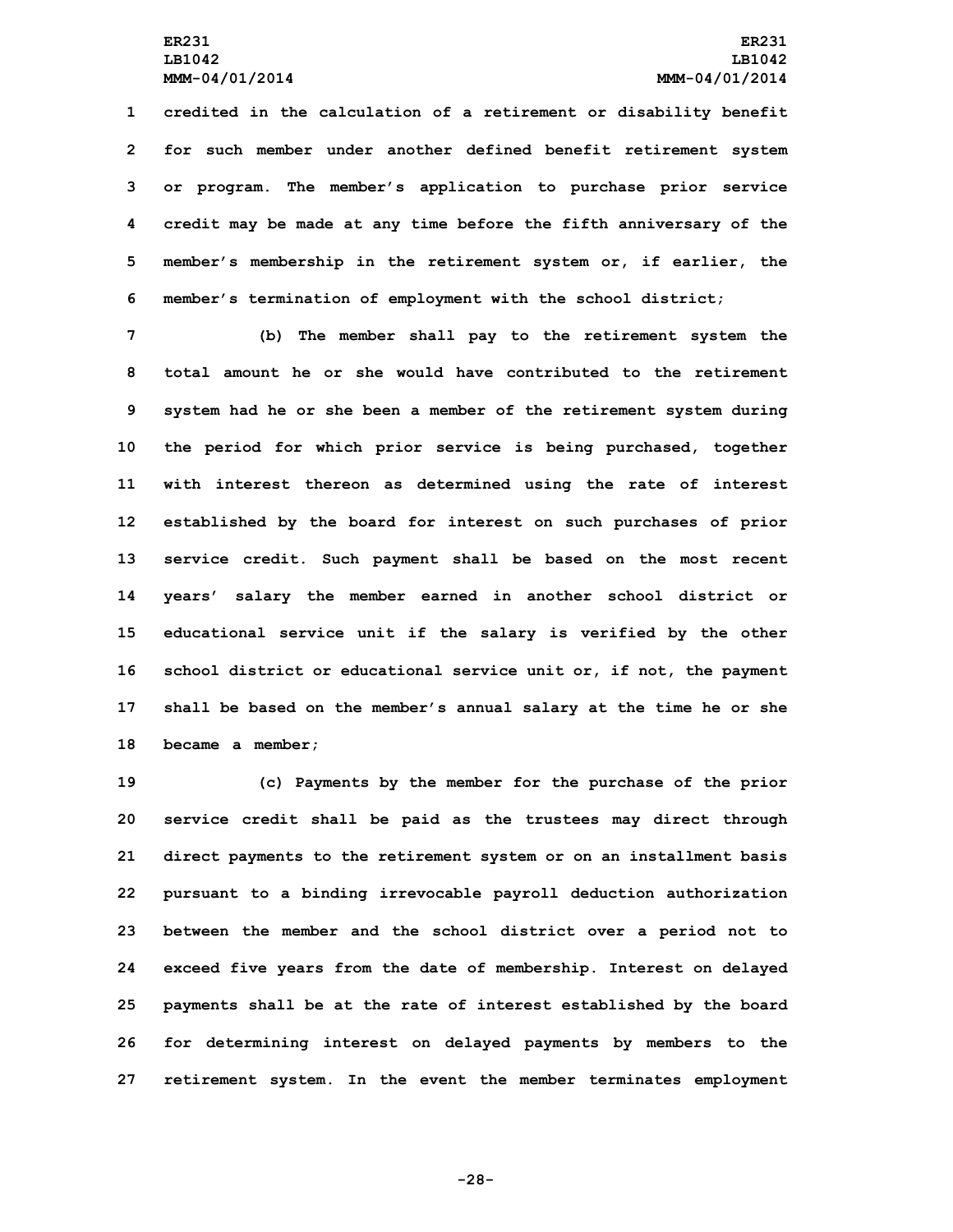**with the school district for any reason before full payment for the prior service has been made, the remaining installments shall be immediately due and payable to the retirement system. Prior service credit may be purchased only in one-tenth-year increments, and if payments are made on an installment basis, the prior service will be credited only as payment has been made to the retirement system. If the prior service to be purchased by the member exceeds the member's membership service at the time of application or any subsequent date, such excess prior service shall be credited to the member only as the member completes and is credited additional membership service, in one-tenth-year increments, notwithstanding the member's payment for such prior service credit. If the member retires or terminates employment before completing sufficient membership service to permit all of the excess prior service that has been purchased by the member to be credited to such member, the retirement system shall refund to the member, or to the member's beneficiary if the member's termination is due to his or her death, the payments that have been made to the retirement system for such uncredited prior service, together with regular interest on such refund; and**

 **(d) The school district shall contribute to the retirement system an amount equal to the amount paid by each member for the purchase of prior service credit at the time such payments are made by such member.**

**25 (2) Any member having five or more years of creditable 26 service, excluding Any employee who became <sup>a</sup> member before July 27 1, 2014, and who has five or more years of creditable service and**

**-29-**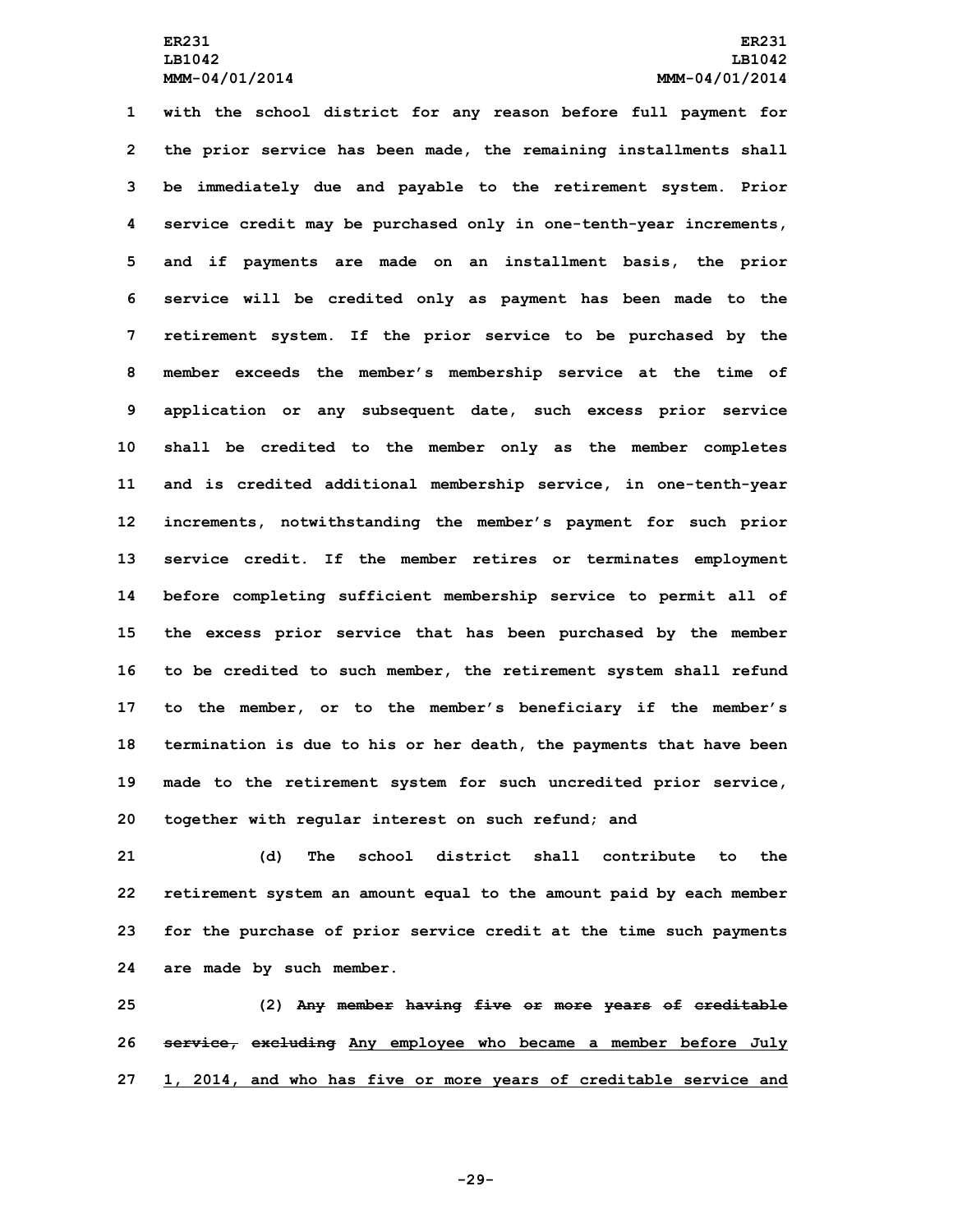**any employee who became <sup>a</sup> member for the first time on or after July 1, 2014, and who has ten or more years of creditable service, excluding in either case years of prior service acquired pursuant to section 79-990, 79-994, 79-995, or 79-997, or subsection (1) of this section, may elect to purchase up to <sup>a</sup> total of five years of additional creditable service under the retirement system, and upon such purchase the member shall be given the same status as though he or she had been <sup>a</sup> member of the retirement system for such additional number of years, except as otherwise specifically provided in the Class <sup>V</sup> School Employees Retirement Act. Creditable service may be purchased only in one-tenth-year increments. The amount to be paid to the retirement system for such creditable service shall be equal to the actuarial cost to the retirement system of the increased benefits attributable to such additional creditable service as determined by the retirement system's actuary at the time of the purchase pursuant to actuarial assumptions and methods adopted by the trustees for this purpose. The election to purchase additional creditable service may be made at any time before the member's termination of employment, and all payments for the purchase of such creditable service must be completed within five years after the election or before the member's termination or retirement, whichever event occurs first. Payment shall be made as the trustees may direct through <sup>a</sup> single payment to the retirement system, on an installment basis, including payments pursuant to <sup>a</sup> binding irrevocable payroll deduction authorization between the member and the school district, or by such other method approved by the trustees and permitted by law. If payments are made on**

**-30-**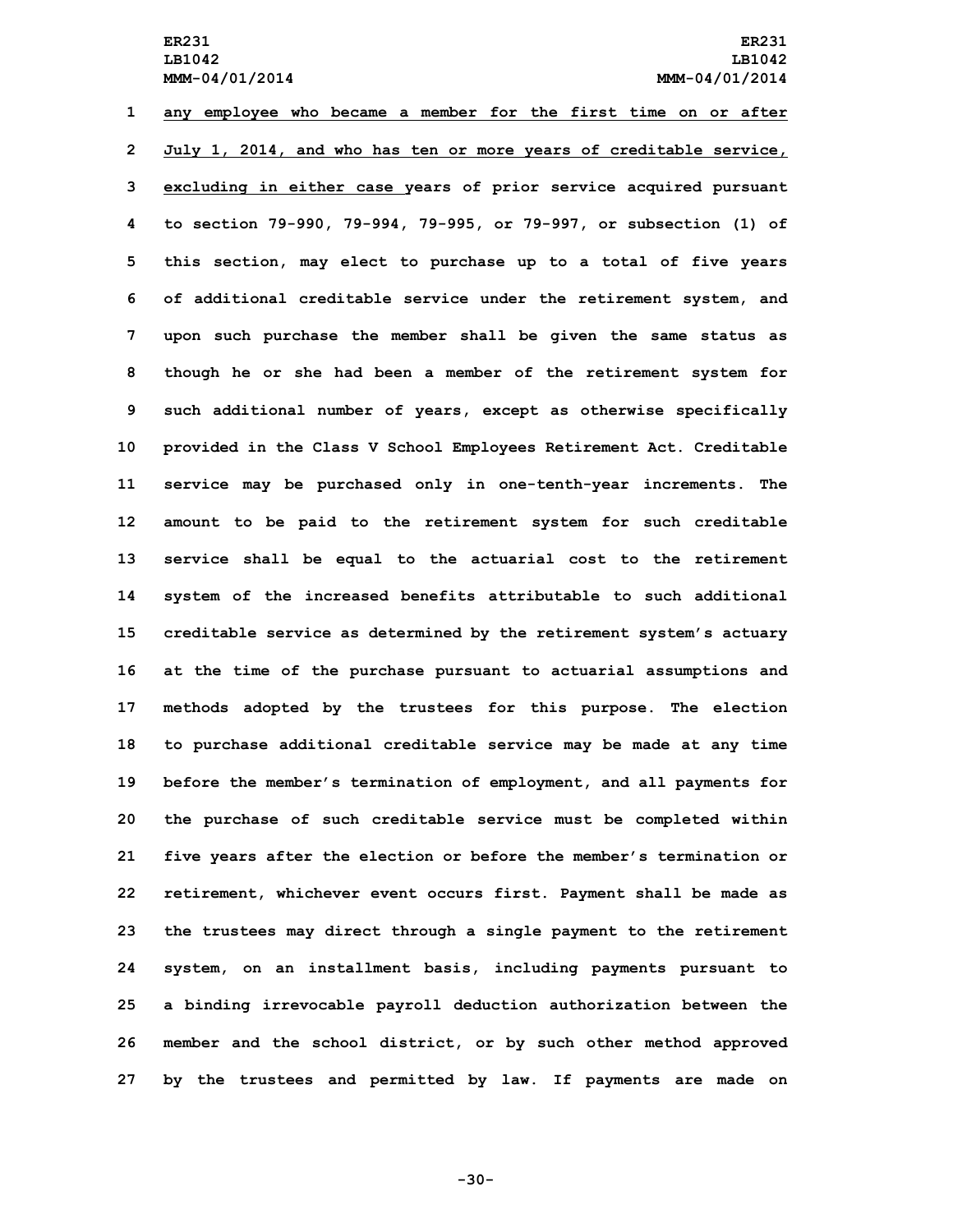**an installment basis, creditable service will be credited only as payment has been made to the retirement system to purchase each additional one-tenth-year increment. Interest shall be charged on installment payments at the rate of interest established by the board for determining interest on delayed payments by members to the retirement system.**

**7 Sec. 10. Section 84-1503, Revised Statutes Supplement, 8 2013, is amended to read:**

**9 84-1503 (1) It shall be the duty of the Public Employees 10 Retirement Board:**

 **(a) To administer the retirement systems provided for in the County Employees Retirement Act, the Judges Retirement Act, the Nebraska State Patrol Retirement Act, the School Employees Retirement Act, and the State Employees Retirement Act. The agency for the administration of the retirement systems and under the direction of the board shall be known and may be cited as the Nebraska Public Employees Retirement Systems;**

 **(b) To appoint <sup>a</sup> director to administer the systems under the direction of the board. The appointment shall be subject to the approval of the Governor and <sup>a</sup> majority of the Legislature. The director shall be qualified by training and have at least five years of experience in the administration of <sup>a</sup> qualified public or private employee retirement plan. The director shall not be <sup>a</sup> member of the board. The salary of the director shall be set by the board. The director shall serve without term and may be removed by the board;**

**27 (c) To provide for an equitable allocation of expenses**

**-31-**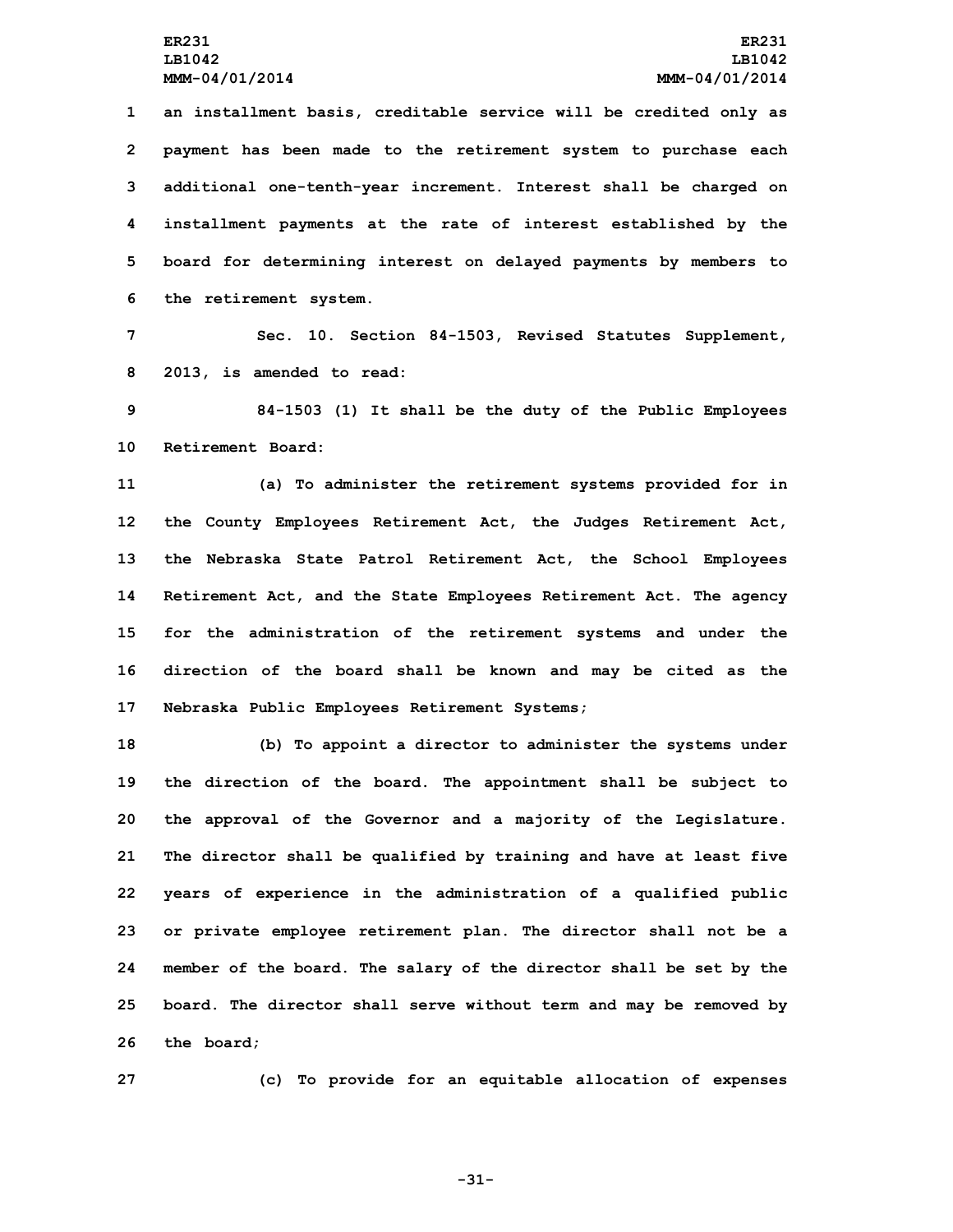**among the retirement systems administered by the board, and all expenses shall be provided from the investment income earned by the various retirement funds unless alternative sources of funds to pay expenses are specified by law;**

**5 (d) To administer the deferred compensation program 6 authorized in section 84-1504;**

**7 (e) To hire an attorney, admitted to the Nebraska State 8 Bar Association, to advise the board in the administration of the 9 retirement systems listed in subdivision (a) of this subsection;**

**10 (f) To hire an internal auditor to perform the duties 11 described in section 84-1503.04 who meets the minimum standards as 12 described in section 84-304.03;**

 **(g) To adopt and implement procedures for reporting information by employers, as well as testing and monitoring procedures in order to verify the accuracy of such information. The information necessary to determine membership shall be provided by the employer. The board shall adopt and promulgate rules and regulations and prescribe such forms necessary to carry out this subdivision. Nothing in this subdivision shall be construed to require the board to conduct onsite audits of political subdivisions for compliance with statutes, rules, and regulations governing the retirement systems listed in subdivision (1)(a) of this section regarding membership and contributions; and**

 **(h) To prescribe and furnish forms for the public retirement system plan reports required to be filed pursuant to sections 2-3228, 12-101, 14-567, 14-1805.01, 14-2111, 15-1017, 16-1017, 16-1037, 19-3501, 23-1118, 23-3526, 71-1631.02, and**

**-32-**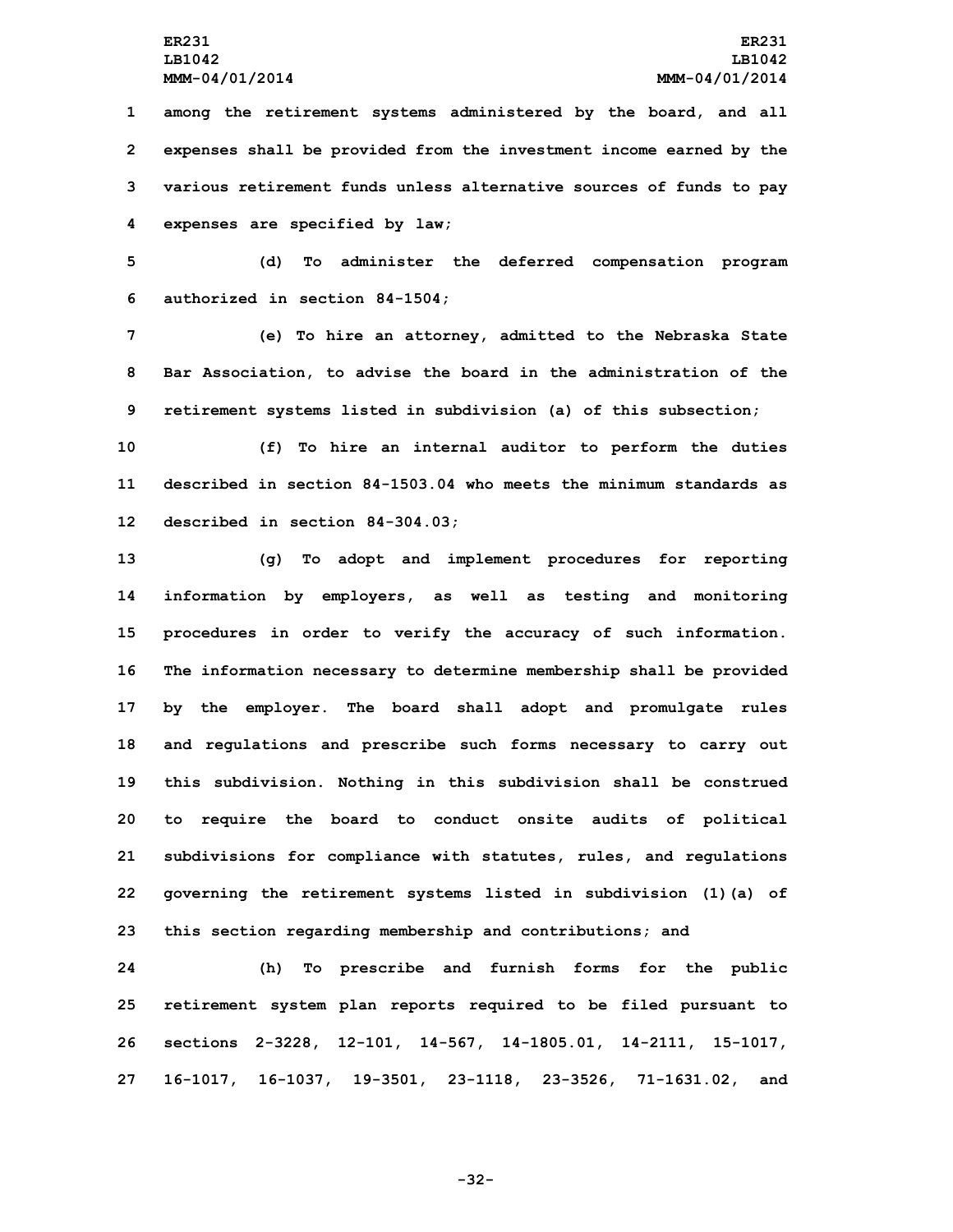**1 79-987.**

**2 (2) In administering the retirement systems listed in 3 subdivision (1)(a) of this section, it shall be the duty of the 4 board:**

 **(a) To determine, based on information provided by the employer, the prior service annuity, if any, for each person who is an employee of the county on the date of adoption of the retirement 8 system;**

 **(b) To determine the eligibility of an individual to be <sup>a</sup> member of the retirement system and other questions of fact in the event of <sup>a</sup> dispute between an individual and the individual's employer;**

**13 (c) To adopt and promulgate rules and regulations for the 14 management of the board;**

**15 (d) To keep <sup>a</sup> complete record of all proceedings taken at 16 any meeting of the board;**

 **(e) To obtain, by <sup>a</sup> competitive, formal, and sealed bidding process through the materiel division of the Department of Administrative Services, actuarial services on behalf of the State of Nebraska as may be necessary in the administration and development of the retirement systems, including, but not limited to, preparation of an annual actuarial valuation report of each of the defined benefit and cash balance plans administered by the board. Such annual valuation reports shall be presented by the actuary to the Nebraska Retirement Systems Committee of the Legislature at <sup>a</sup> public hearing or hearings. Any contract for actuarial services shall contain <sup>a</sup> provision allowing the**

**-33-**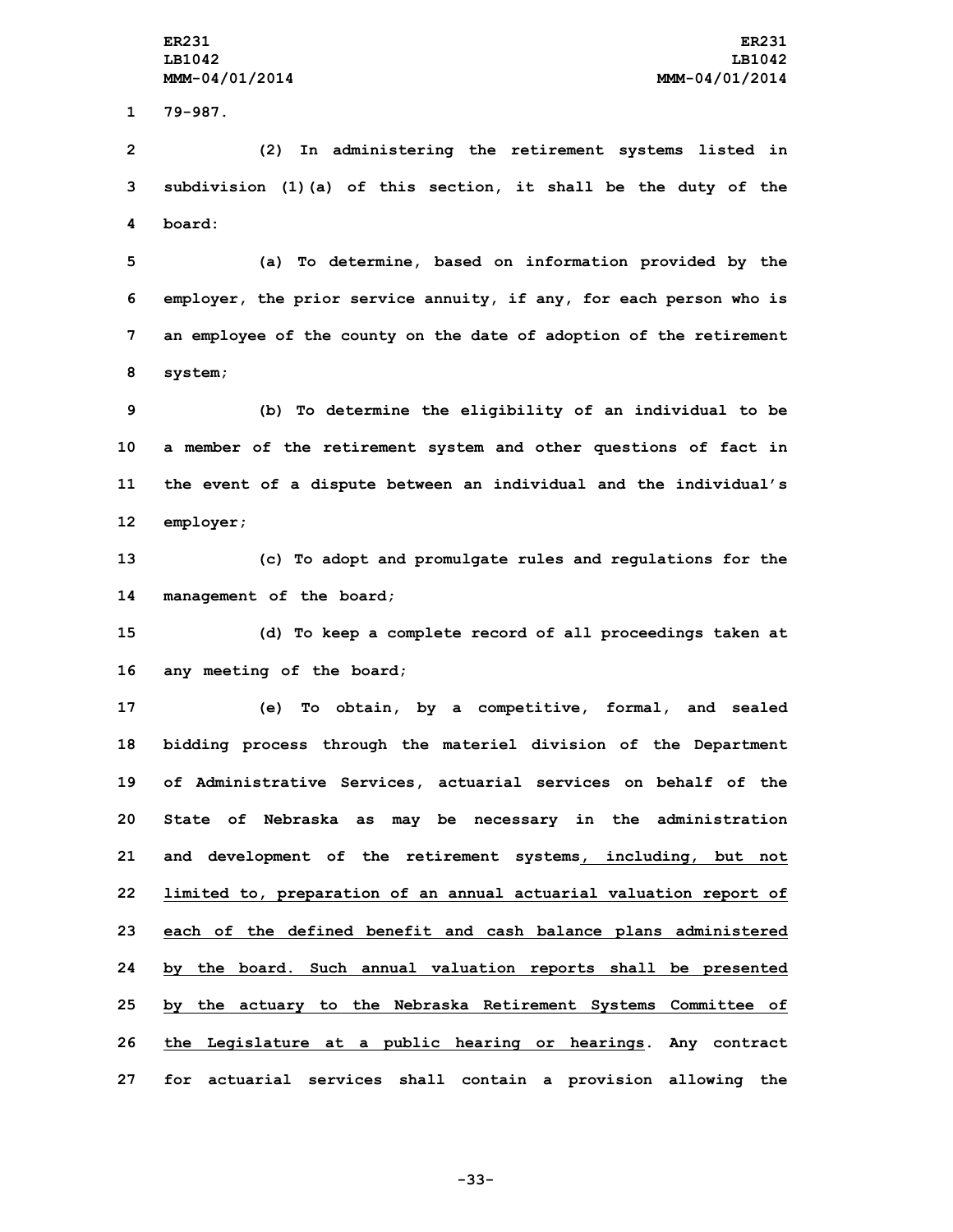**actuary, without prior approval of the board, to perform actuarial studies of the systems as requested by entities other than the board, if notice, which does not identify the entity or substance of the request, is given to the board, all costs are paid by the requesting entity, results are provided to the board, the Nebraska Retirement Systems Committee of the Legislature, and the Legislative Fiscal Analyst upon being made public, and such actuarial studies do not interfere with the actuary's ongoing responsibility to the board. The term of the contract shall be for up to three years. <sup>A</sup> competitive, formal, and sealed bidding process shall be completed at least once every three years, unless the board determines that such <sup>a</sup> process would not be cost effective under the circumstances and that the actuarial services performed have been satisfactory, in which case the contract may also contain an option for renewal without <sup>a</sup> competitive, formal, and sealed bidding process for up to three additional years. An actuary under contract for the State of Nebraska shall be <sup>a</sup> member of the American Academy of Actuaries and meet the academy's qualification standards to render <sup>a</sup> statement of actuarial opinion; (f) To direct the State Treasurer to transfer funds, as an expense of the retirement systems, to the Legislative Council Retirement Study Fund. Such transfer shall occur beginning on or after July 1, 2005, and at intervals of not less than five years and not more than fifteen years and shall be in such amounts as the Legislature shall direct;**

**26 (g) To adopt and promulgate rules and regulations to 27 carry out the provisions of each retirement system described in**

**-34-**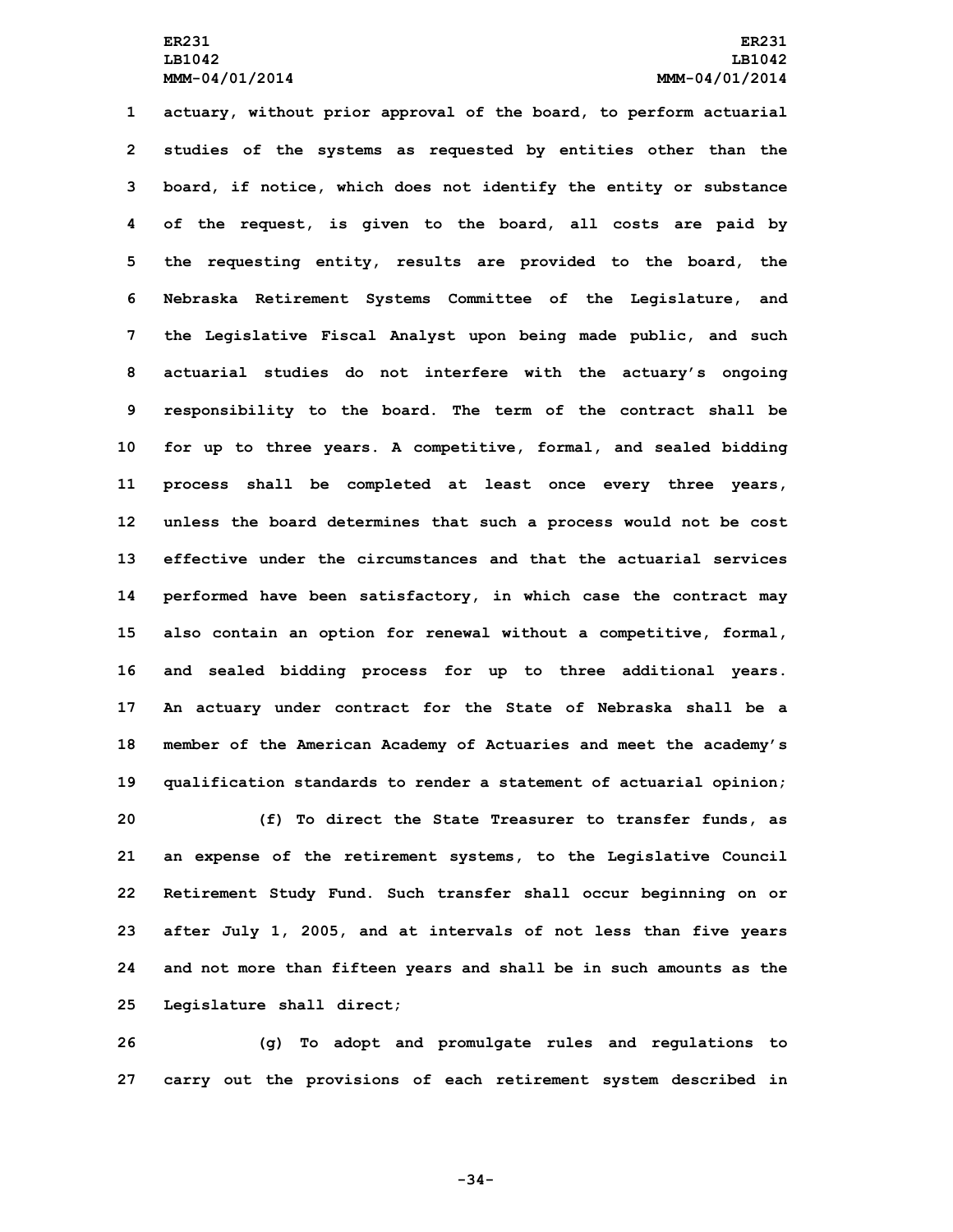## **ER231 ER231 LB1042 LB1042 MMM-04/01/2014 MMM-04/01/2014**

**1 subdivision (1)(a) of this section, which includes, but is not 2 limited to, the crediting of military service, direct rollover 3 distributions, and the acceptance of rollovers;**

 **(h) To obtain, by <sup>a</sup> competitive, formal, and sealed bidding process through the materiel division of the Department of Administrative Services, auditing services for <sup>a</sup> separate compliance audit of the retirement systems to be completed by December 31, 2020, and from time to time thereafter at the request of the Nebraska Retirement Systems Committee of the Legislature, to be completed not more than every four years but not less than every ten years. The compliance audit shall be in addition to the annual audit conducted by the Auditor of Public Accounts. The compliance audit shall include, but not be limited to, an examination of records, files, and other documents and an evaluation of all policies and procedures to determine compliance with all state and federal laws. <sup>A</sup> copy of the compliance audit shall be given to the Governor, the board, and the Nebraska Retirement Systems Committee of the Legislature and shall be presented to the committee at <sup>a</sup> public hearing;**

 **(i) To adopt and promulgate rules and regulations for the adjustment of contributions or benefits, which includes, but is not limited to: (i) The procedures for refunding contributions, adjusting future contributions or benefit payments, and requiring additional contributions or repayment of benefits; (ii) the process for <sup>a</sup> member, member's beneficiary, employee, or employer to dispute an adjustment to contributions or benefits; (iii) establishing materiality and de minimus amounts for agency**

**-35-**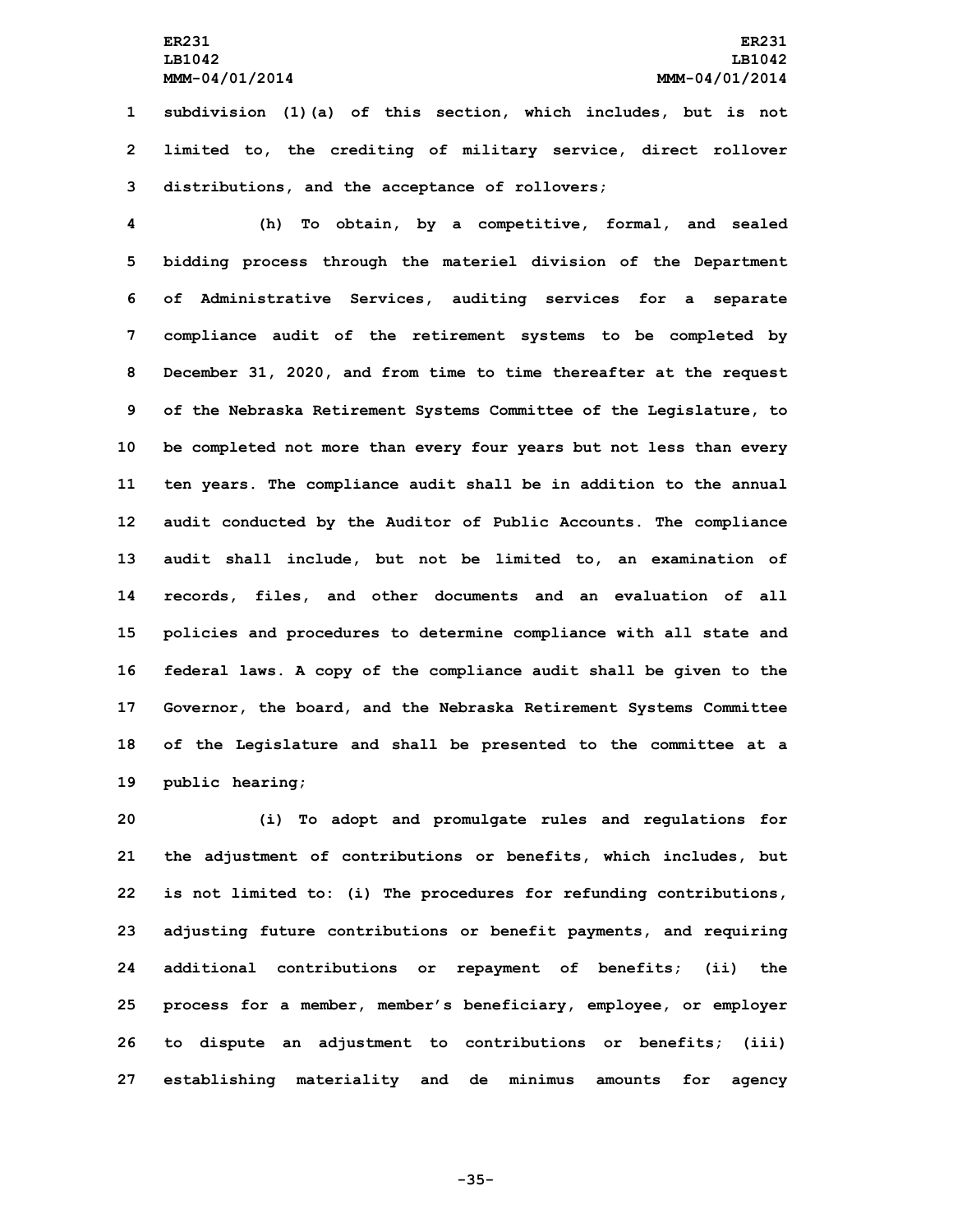**transactions, adjustments, and inactive account closures; and (iv) notice provided to all affected persons. Following an adjustment, <sup>a</sup> timely notice shall be sent that describes the adjustment and the process for disputing an adjustment to contributions or benefits; 5 and**

 **(j) To administer all retirement system plans in <sup>a</sup> manner which will maintain each plan's status as <sup>a</sup> qualified plan pursuant to the Internal Revenue Code, as defined in section 49-801.01, including: Section 401(a)(9) of the Internal Revenue Code relating to the time and manner in which benefits are required to be distributed, including the incidental death benefit distribution requirement of section 401(a)(9)(G) of the Internal Revenue Code; section 401(a)(16) 401(a)(25) of the Internal Revenue Code relating to the specification of actuarial assumptions; section 401(a)(31) of the Internal Revenue Code relating to direct rollover distributions from eligible retirement plans; section 401(a)(37) of the Internal Revenue Code relating to the death benefit of <sup>a</sup> member whose death occurs while performing qualified military service; and section 401(a) of the Internal Revenue Code by meeting the requirements of section 414(d) of the Internal Revenue Code relating to the establishment of retirement plans for governmental employees of <sup>a</sup> state or political subdivision thereof. The board shall adopt and promulgate rules and regulations necessary or appropriate to maintain such status including, but not limited to, rules or regulations which restrict discretionary or optional contributions to <sup>a</sup> plan or which limit distributions from 27 <sup>a</sup> plan.**

**-36-**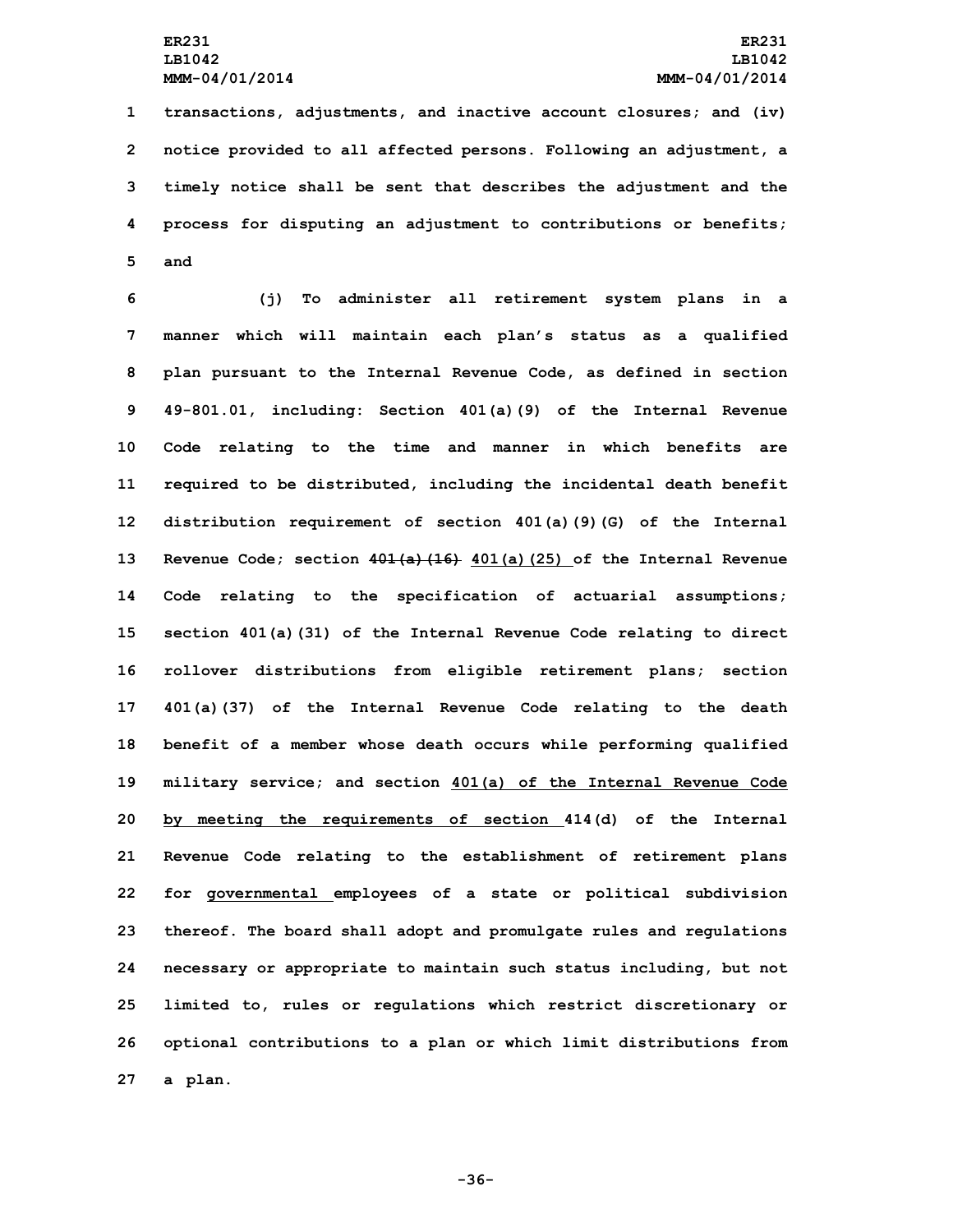**(3) By March 31 of each year, the board shall prepare <sup>a</sup> written plan of action and shall present such plan to the Nebraska Retirement Systems Committee of the Legislature at <sup>a</sup> public hearing. The plan shall include, but not be limited to, the board's funding policy, the administrative costs and other fees associated with each fund and plan overseen by the board, member education and informational programs, the director's duties and limitations, an organizational structure of the office of the Nebraska Public Employees Retirement Systems, and the internal control structure of such office to ensure compliance with state and federal laws.**

 **Sec. 11. If any section in this act or any part of any section is declared invalid or unconstitutional, the declaration shall not affect the validity or constitutionality of the remaining portions.**

 **Sec. 12. Original sections 79-924, 79-933.02, 79-933.08, and 79-933.09, Reissue Revised Statutes of Nebraska, section 79-980, Revised Statutes Cumulative Supplement, 2012, and sections 79-902, 79-921, 79-987, 79-991, and 84-1503, Revised Statutes Supplement, 2013, are repealed.**

**21 Sec. 13. Since an emergency exists, this act takes effect 22 when passed and approved according to law.**

 **2. On page 1, strike beginning with "79-902" in line 1 through line 5 and insert "79-924, 79-933.02, 79-933.08, and 79-933.09, Reissue Revised Statutes of Nebraska, section 79-980, Revised Statutes Cumulative Supplement, 2012, and sections 79-902, 79-921, 79-987, 79-991, and 84-1503, Revised Statutes Supplement,**

**-37-**